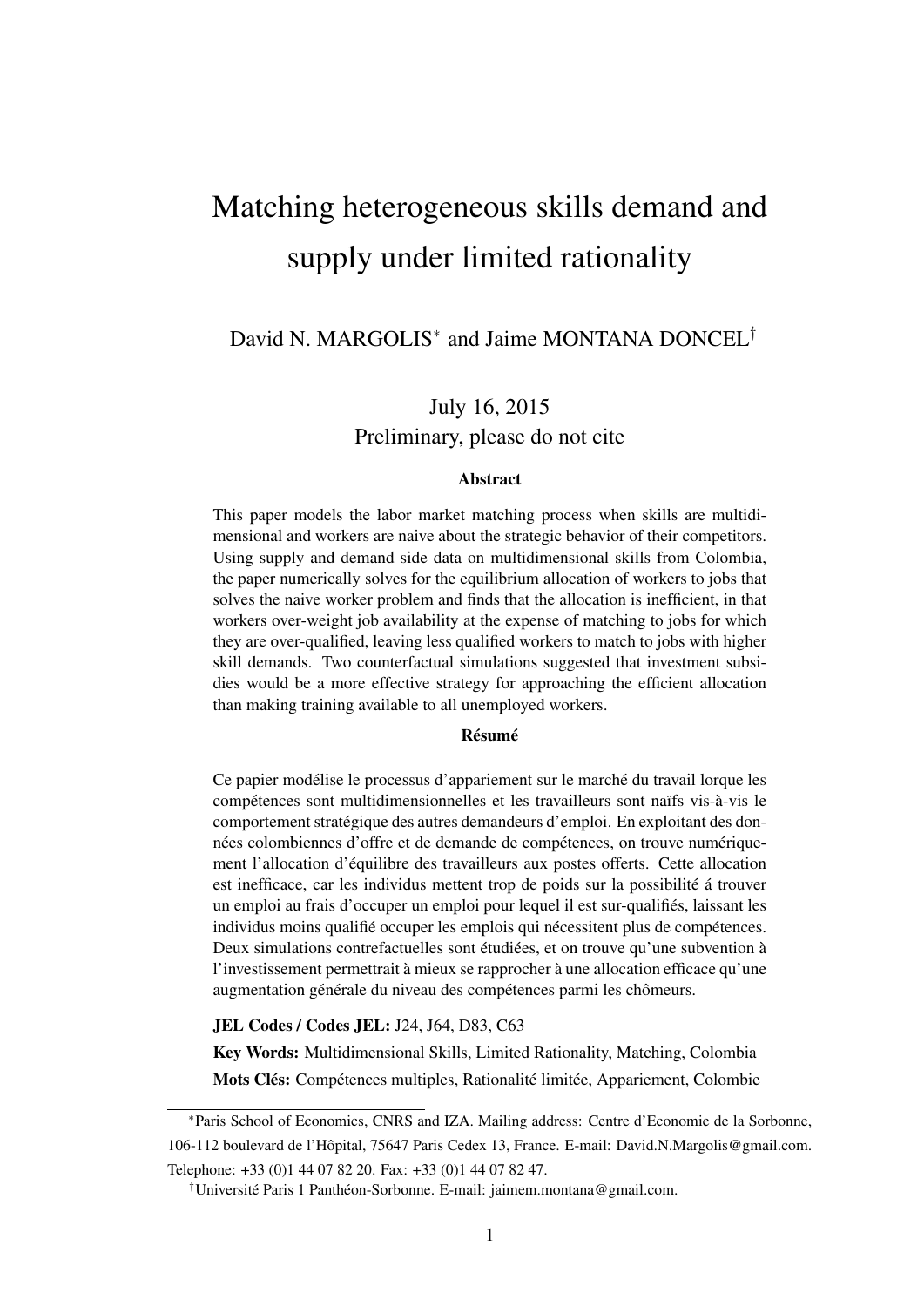### Introduction

Under perfect competition with fully rational agents, and in the absence of frictions (information, transaction costs, or otherwise) and capital constraints, unemployment does not exist. Wages adjust so that the supply and demand of jobs and skills equilibrate, and there are no unfilled vacancies and no unemployed workers. Unemployment occurs when there is a deviation from the frictionless, fully rational and perfectly competitive model.

One particular manifestation of unemployment is skills mismatch. This occurs when the set of skills demanded by firms does not match the set of skills supplied by workers, a situation which arises when individuals and firms do not accurately anticipate the other's actions. Both vacancies and unemployment can simultaneously exist. Models like [Mortensen and Pissarides](#page-31-0) [\(1994\)](#page-31-0) use a matching function that determines the share of workers that get matched to vacancies at any point in time, but the mechanism is left as a black box and skills differences are most often modeled as being associated with distinct labor markets across which individuals and jobs cannot shift easily. Moreover, heterogeneity in skills, when considered, is often modeled as different levels of a single human capital measure (high skilled versus low skilled workers, for example), and the differences are related to amounts of human capital needed or required in a job.

In the real world, skills are multidimensional, individuals possess different levels of each skill, and each job can require a different combination of skills, and in different amounts [\(Lazear,](#page-30-0) [2009\)](#page-30-0). In this context, search frictions on the worker side refer to trying to people trying to find the jobs that provide them with the highest utility given their skill set, while search on the employer side refers to firms trying to find the workers whose skill sets most closely match the technological requirements of the post being offered. Even if workers accurately predict the skills that will be needed by the market and invest accordingly (and thus the supply and demand of skills in the population match), workers and firms can fail to instantly optimally match when worker knowledge of the characteristics of their competition is imperfect, or the degree of sophistication of their reasoning does not allow them to solve the full multidimensional matching equilibrium so that workers only apply to the jobs that will hire them in equilibrium.

This paper theoretically models the worker-side search process when workers have full information about the jobs on offer and the skills available in the population, but whose level of sophistication in their reasoning is limited<sup>[1](#page-0-0)</sup>. It then numerically solves for the

<sup>&</sup>lt;sup>1</sup>Solving for the multidimensional matching equilibrium is only starting to attract attention in the economics literature (see [Dupuy and Galichon](#page-30-1) [\(2014\)](#page-30-1)), and the large literature demonstrating the important significant role of job search assistance and placement for the unemployed [\(Card et al.,](#page-30-2) [2010\)](#page-30-2) suggests that the complexity of the decision problem is non-trivial.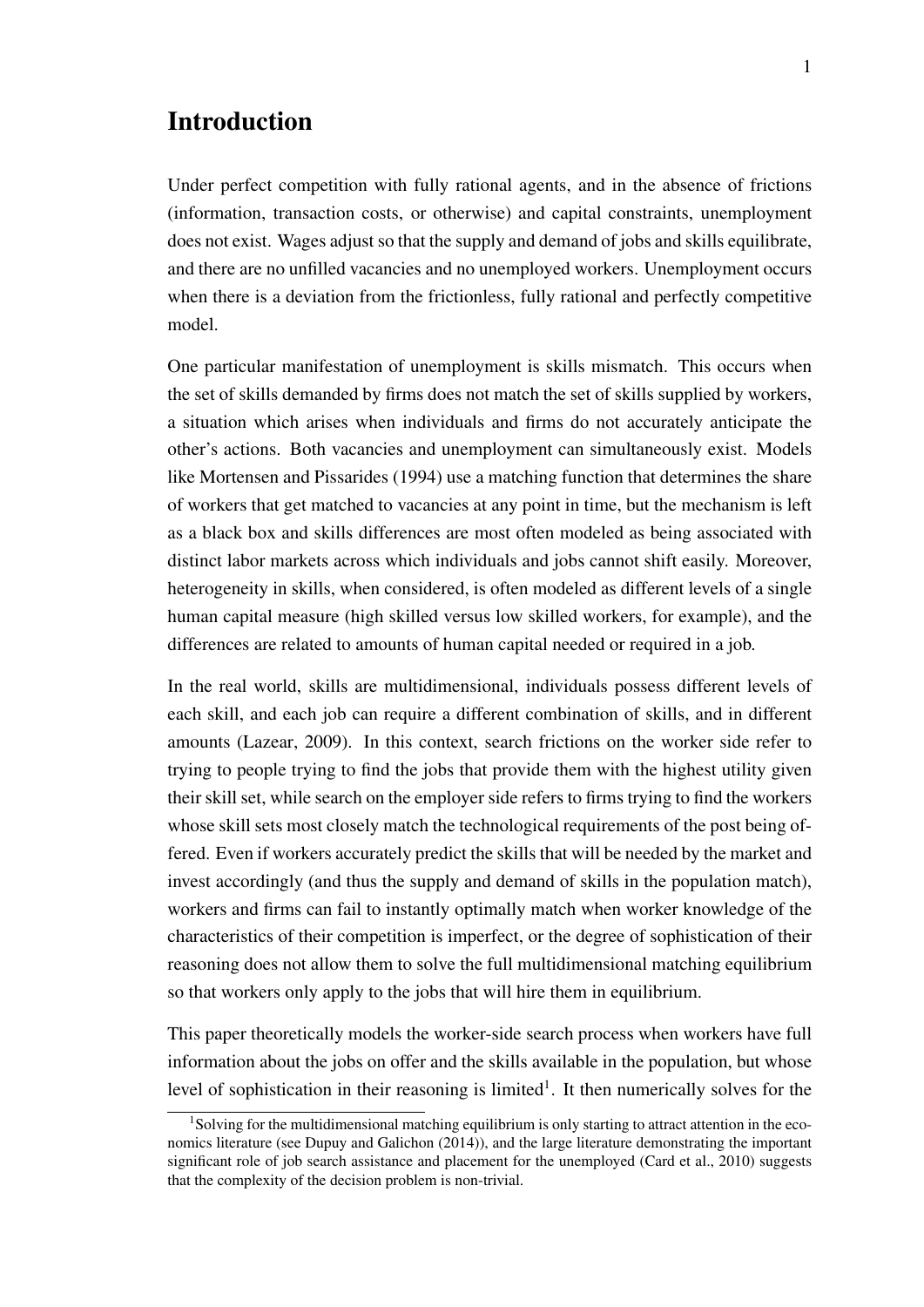equilibrium allocation of skills to jobs and the time to job finding using data on cognitive, non-cognitive and technical skills supplied and demanded (as announced in on-line job postings) in Colombia. After establishing that this allocation of workers to jobs is inefficient, in the sense that there are over-qualified workers in medium-skilled jobs and under-qualified workers who require significant skill upgrading in high-skill jobs, the paper introduces a counterfactual simulation in which firm training is subsidized (thereby reducing the cost of hiring workers with skills below the minimum threshold for a job) and a simulation in which all unemployed receive training so that their skills can increase to a level that makes them eligible for jobs that otherwise they would be unable to occupy. The policy of subsidizing firm training is found to do a better job of approaching an efficient allocation of labor than a policy of generalized skill upgrading.

The rest of the paper is divided into four parts. The first part presents the motivation and the relevancy that this document might have for economics. It does so compiling the relevant literature of occupational choice and hiring decision and explaining how the approach presented may be an interesting contribution to the economic debate. The second subsection presents the data used. The third part is devoted to the description of the theoretical model and analyzes the economic implications of this approach. The last part presents the results, conclusions and further extensions to the presented work. An appendix complements the document with considerations on the use of the data and a guide for the implementation of the simulation.

### 1 Relevant Literature

One of the main concerns of policy makers is mismatch between the human capital available in the labor force and the requirements of the firms. Many skilled workers do not possess the technical, cognitive, and socio-emotional skills to fill current vacancies or create new jobs, and those that do possess these skills may not be able to find the jobs for which they are best suited. The World Bank report on skills [\(Almeida et al.,](#page-30-3) [eds,](#page-30-3) [2012\)](#page-30-3) notes that 45% of the current employers worldwide claim that they can not fill entry-level jobs, while a similar share of working youth state that their jobs do not use their acquired skills.

The dominant equilibrium framework for explaining the matching of workers to vacancies was proposed by [Mortensen and Pissarides](#page-31-0) [\(1994\)](#page-31-0). One of the main assumptions of this matching framework is that there exists a complete labor market, comprising a homogeneous pool of unemployed and a homogeneous pool of vacancies. This homogeneity does not allow for the introduction of different kind of jobs or workers. In order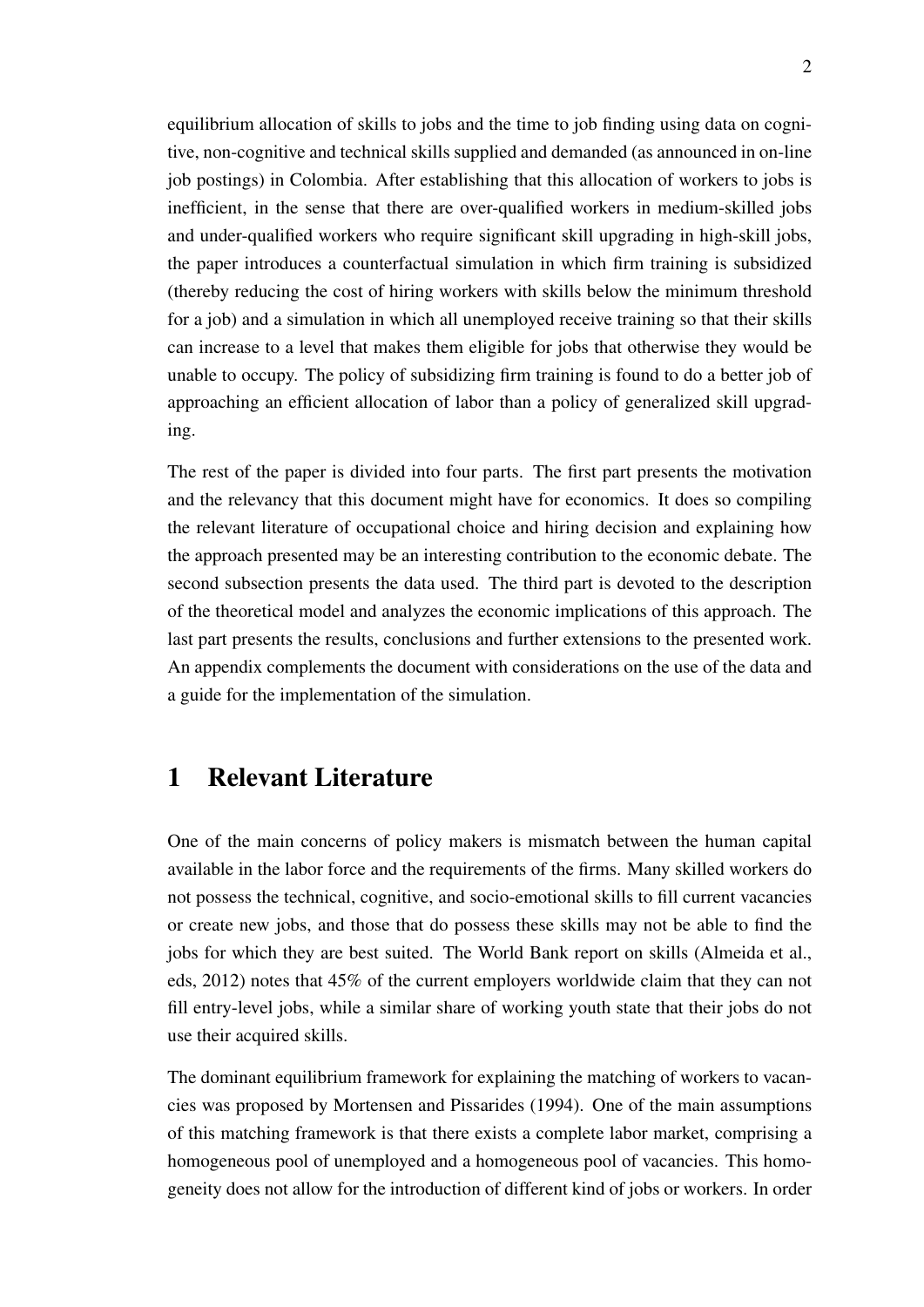to weaken this assumption, many studies focus their attention on different sectors or groups of jobs, assuming each market as a separated market. One example of this is the work of [Stops and Mazzoni](#page-31-1) [\(2010\)](#page-31-1), in which the authors analyze the [Mortensen and](#page-31-0) [Pissarides](#page-31-0) model in different occupational groups, considering each occupational group as a family of job types that share the same kind of qualification requirements.

This feature of the [Mortensen and Pissarides](#page-31-0) model, in which is possible to calculate the equilibrium only in a single, complete labor market or with rigidly segmented labor markets, is a binding constraint, since one observes vertical and horizontal mobility of workers in the data. Moreover, the assumption of perfectly segmented markets brings a new challenge since is impossible to model as many unemployment pools for workers as there are groups in the economy. A natural consequence of strictly segmented markets is different prices, even for the same skill set, in different markets with different bargaining settings. This idea is formalized by [Moen](#page-30-4) [\(1997\)](#page-30-4), in which the bargaining in submarkets of the economy generate different wages. One problem with this approach is that the number of submarkets is determined by the power of the firm to create submarkets, giving the firm the (unrealistic) unilateral ability to segment labor markets. [Stops](#page-31-2) [\(2014\)](#page-31-2) provide a theoretical and empirical demonstration for which the assumption of separated partial labor markets is not a realistic assumption. His approach is also relevant for this paper since he bases his analysis in what he calls an "occupational topology" for which the proximity between the occupational requirements are take into consideration to form the groups. This is similar to the approach adopted here, where multiple vacancies listed in a single job posting have common occupational requirements, yet these requirements can differ from other vacancies and it is the requirements of the jobs that determine the "market".

In these extensions of the [Mortensen and Pissarides](#page-31-0) [\(1994\)](#page-31-0) framework, workers are either assigned a sub-market based on exogenous characteristics or endogenously choose the market in which they participate. [Moen'](#page-30-4)s [\(1997\)](#page-30-4) model, in particular, allows for ex-ante posting wages resulting from a trembling hand equilibrium. The mechanism is based on the ability of unemployed workers to search only in a fraction of the jobs offered, so they choose on the basis of the expected wage. In this sense the model can be interpreted as a sort of occupational choice model for which agents choose the market in which they want to participate following an utility maximization approach, but all workers who participate in a particular market receive a given wage and match to jobs with a common probability. The model here presented is based under a similar construction, although in this paper it is the fact that different vacancies have different skill requirements that leads to optimal posted wages that can be heterogeneous across vacancies.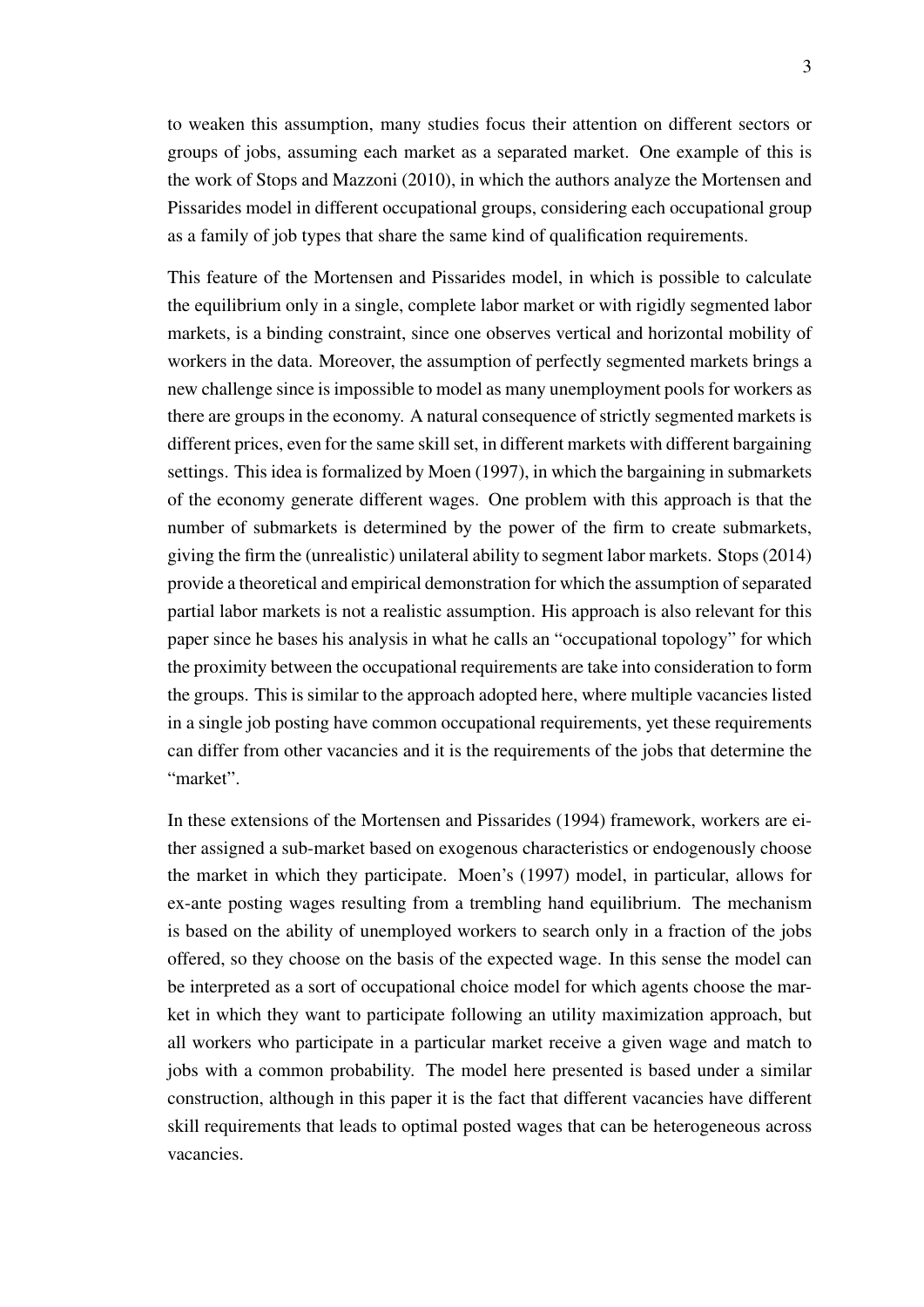A common thread in the [Mortensen and Pissarides](#page-31-0) [\(1994\)](#page-31-0) - based literature is that, once a worker is assigned to a market, the probability of matching to a job no longer depends on the worker's specific characteristics. Several authors have also tried to weaken this aspect of the theory. For example, [Albrecht et al.](#page-30-5) [\(2009\)](#page-30-5) construct an extension of the model allowing for (continuous, unidimensional) heterogeneity across workers and multiple submarkets (in their case, formal and informal employment). [Margolis et al.](#page-30-6) [\(2012\)](#page-30-6) further extend this model by introducing self employment, but retain the continuous, unidimensional heterogeneity assumption of [Albrecht et al.](#page-30-5) [\(2009\)](#page-30-5). All these extensions of the [Mortensen and Pissarides](#page-31-0) [\(1994\)](#page-31-0) framework allow one to explain matching in labor market, but they require the assumption that the determinant of individual productivity is an observable, unidimensional characteristic.

In reality firms can not hire in base to this single measure, since each firm value different human capital because it depends on the technology it has. This kind of approach has been introduced previously by [Lazear](#page-30-0) [\(2009\)](#page-30-0) in which each firm weight different each skill in the production function. Firm specific human capital, is opposed to the conventional view of general human capital, for which human capital augments productivity in the same amount in all firms. Instead the firms valuate different characteristic of the individual, valuating his skill endowment differently (i.e the requirement of job postings in which a set of skills are required for filling the position). Firms valuate characteristics such as education, experience among other characteristics. The other characteristics are the skill endowments that the person posses in order to perform the task of the occupation, demographic characteristics and physical factors [\(Becker,](#page-30-7) [1962\)](#page-30-7). In this document we are going to focus in the observable characteristics that the firm can observe in the worker: skill and demographic (age, education, experience).

Another separate, and much older, strand of literature in search models focused specifically on the individual-level occupational choice problem [\(Miller,](#page-30-8) [1984\)](#page-30-8) and generates outcomes that can vary across job-seekers. In this model, Bayesian job seekers combine prior beliefs about the characteristics of all jobs in the economy with information about jobs which they have previously experienced. Based on these posterior beliefs, the job seeker chooses the best option. The model is based on the construction of an index which represents the expected present value (conditional on beliefs) of the return to each job. This paper adopts a similar approach, basing the decision model on a comparison of the expected values of different jobs which are functions of and index. One key difference in our approach is that the beliefs underlying the expected value calculations are naive, and not Bayesian, and are based on the number of vacancies and the value of each person's index in each job separately, without considering strategic behavior of other job seekers.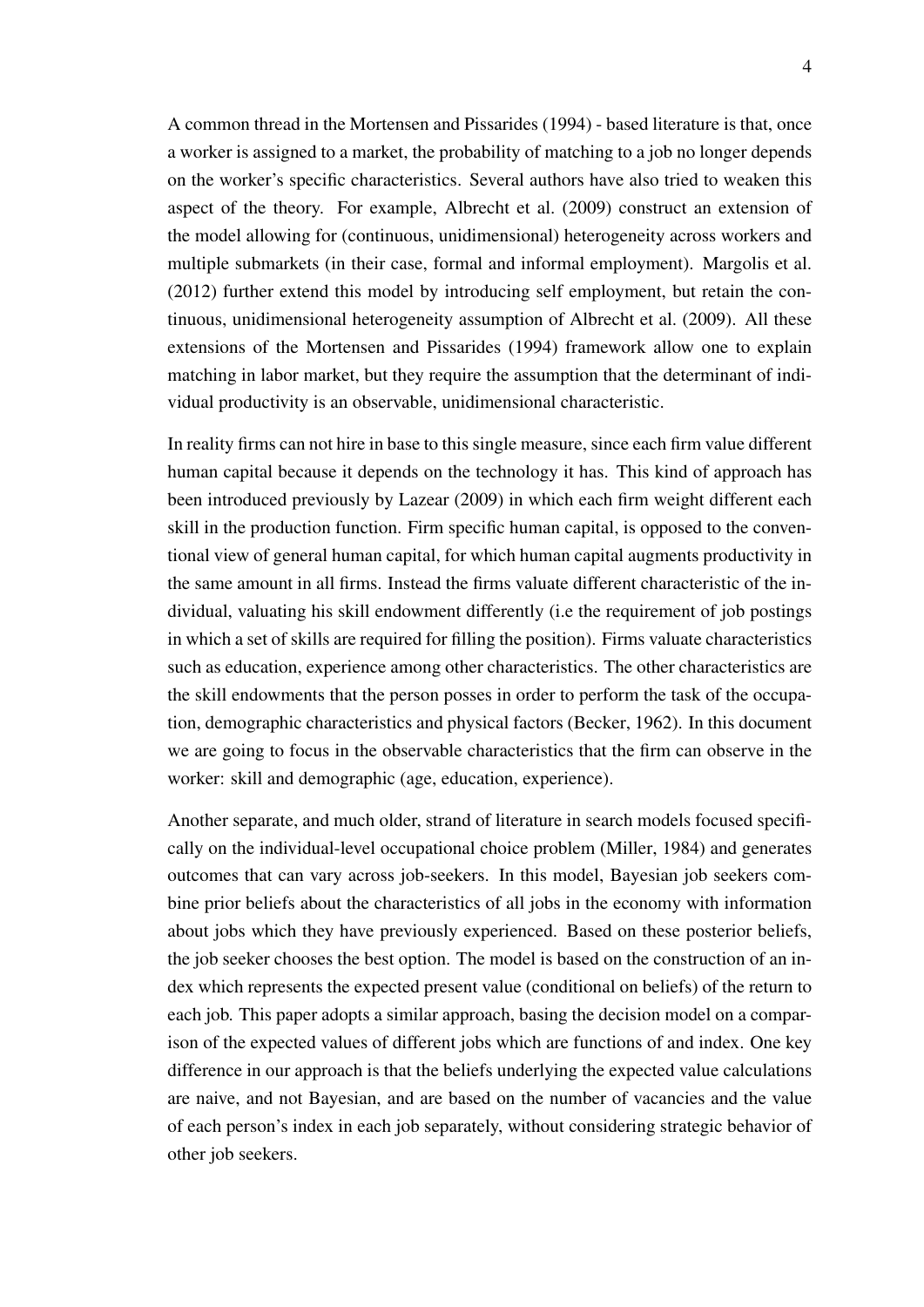The construction of this index depends on the proximity of an individual's skill set to that required by the job. [Lazear](#page-30-0) [\(2009\)](#page-30-0) formalized this idea that different jobs require different skill sets by allowing heterogeneous skills to provide different levels of specific human capital in different firms, through firm specific weights for each skill. ?'s work is an extension of [Becker](#page-30-7) [\(1962\)](#page-30-7), and allows for other characteristics that the person possesses that are useful for performing job-related tasks, such as demographic characteristics and physical factors, to also influence an individual's value to the firm. This paper adopts [Lazear'](#page-30-0)s approach in considering a vector of characteristics when building the index that underlies the expected value calculation.

One important goal of this paper is use the [Miller](#page-30-8) [\(1984\)](#page-30-8) occupational choice literature with [Lazear'](#page-30-0)s [\(2009\)](#page-30-0) insight about firm-specific human capital to open the black box of the matching function in the [Mortensen and Pissarides](#page-31-0) [\(1994\)](#page-31-0) literature. Whereas the [Miller](#page-30-8) [\(1984\)](#page-30-8) and [Lazear](#page-30-0) [\(2009\)](#page-30-0) papers are strictly partial equilibrium models, [Mortensen and Pissarides](#page-31-0) [\(1994\)](#page-31-0) characterizes the full labor market, and this paper also derives the equilibrium allocation of workers to jobs and unemployment.

### 2 The Model

This section details a model of occupational choice on the work side and hiring decisions on the firm side. The model is a sequential in that firms first post their offers (wage and number of vacancies), then workers decide the jobs to which they will apply, firms select among applicants, and unmatched vacancies and workers go back into the pool for another round of applications and hiring. As in [Moen](#page-30-4) [\(1997\)](#page-30-4), wages are posted and not bargained, but here the worker's utility maximization problem conditions on the skill endowments of each agent and the similarity between the individual's skill set and the occupation requirements. Firms can train workers with inadequate skills, but this cost enters into the firm's profit maximization when making hiring decisions.

This section presents the model in several steps. First, the structure of the model and the objective functions are presented. Then the firms wage posting decision is presented, followed by the worker's occupational choice problem and the hiring mechanism. This section concludes with a presentation of the numerical approach for solving for the equilibrium of the model, as an analytical solutionis intractable.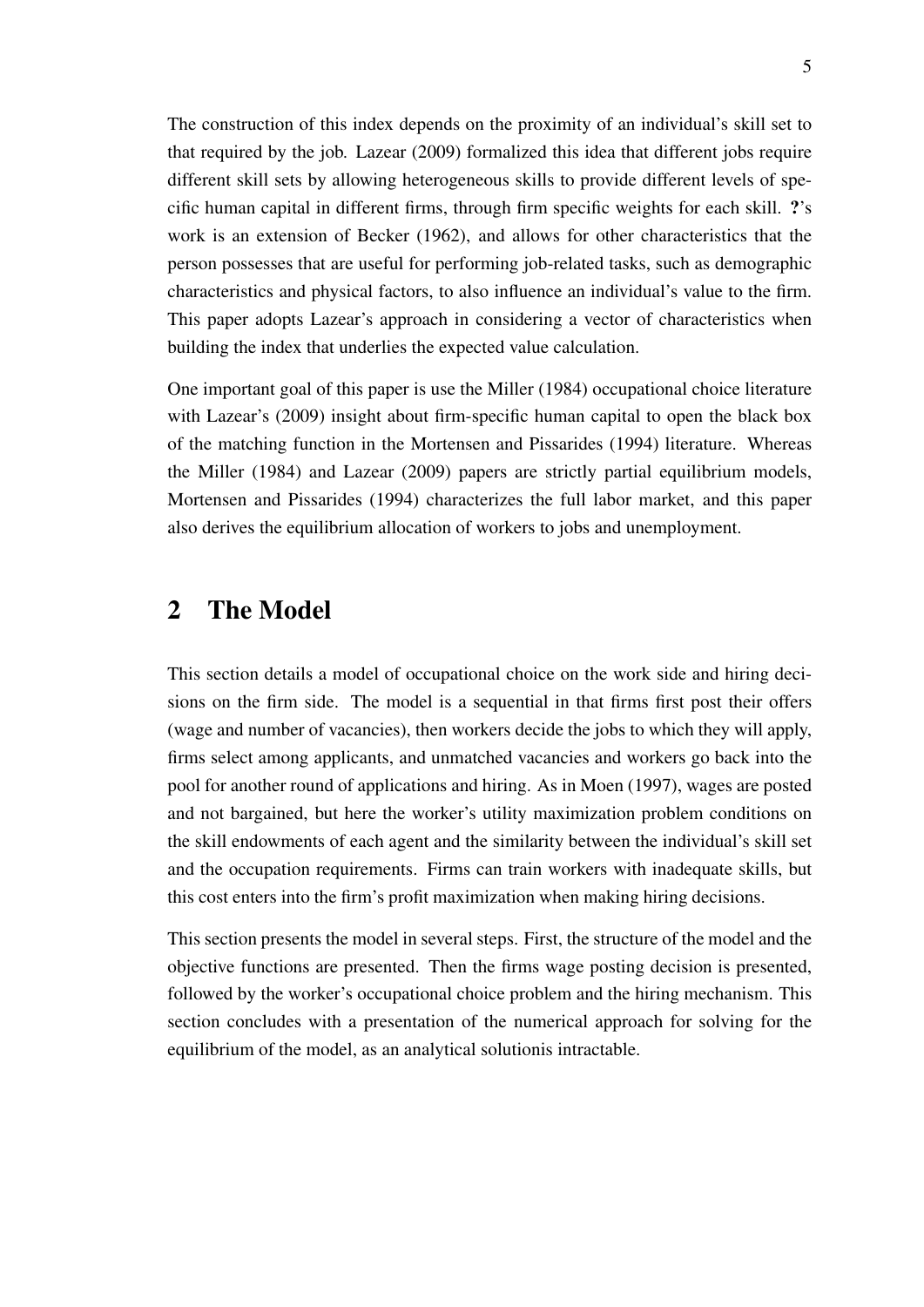#### 2.1 Matching as a sequential game

The labor market matching process is model as a sequential game with agents who, although fully informed about the distribution of vacancies posted and of skills available, maximize their expected income while (naively) ignoring strategic considerations such as which jobs they should apply to given the optimal application decisions of other agents and the likelihood of their application being accepted given the competition. The players of the game are:

- *Job seekers*. The number of job seekers in the economy is  $I \in \{1, 2, ..., I\}$ . Each job seeker owns a set of non transferable endowments: they can not be exchanged among job seekers, nor do they decrease or increase during the duration of the game. The set of endowments for individual  $i$  is characterized by a skill vector  $\mathbf{s}_i = \left(s_{(1,i)}, ..., s_{(K,i)}\right)$ , where K is the number of skills. Skills are heterogeneously distributed among the job seekers, so the vector s is a multivariate random variable  $\mathbf{s} \sim F_s(s_1, \ldots, s_K)$  and  $I_s$  represents the set of skills available in the economy.
- *Occupations*. The main assumption is that each occupation behaves like a firm and, for ease of exposition, we will refer to occupations in what follows as firms<sup>[2](#page-0-0)</sup>. The number of firms in the economy is  $J \in \{1, 2, ..., J\}$ , and each is characterized by a production function of the form:

<span id="page-6-0"></span>
$$
y_j = f\left(\mathbf{s}, \mathbf{r}_j, \mathbf{a}_j\right) \tag{1}
$$

where  $\mathbf{r}_j = (r_{(1,j)}, ..., r_{(K,j)})$  is a vector of the specific requirements of the skill on the production technology of the firm and  $\mathbf{a}_j = (a_{(1,j)}, ..., a_{(K,j)})$  is a vector of the importance of the skill in the technology of production. The vectors  $\mathbf{r}_i$  and  $\mathbf{a}_i$  are also multivariate random variables. This specification is a generalization of the firm specific human capital model of [Lazear](#page-30-0) [\(2009\)](#page-30-0) in which

$$
q_j = \sum_{k=1}^K a_{(k,j)} \left( \frac{s_k}{r_{(k,j)}} \right)
$$

with  $\sum_{k=1}^{K} a_{(k,j)} = 1$ . Each occupation is endowed with a fixed number of vacancies at the beginning of the game. The vector  $V = (V_1, V_2, ..., V_J)$  characterizes the distribution of vacancies in the economy and  $I<sub>v</sub>$  represents the set of vacancies available in the economy. This information is common knowledge.

The sequence of events is as follows.

<sup>&</sup>lt;sup>2</sup>An alternative, equivalent interpretation could be that if multiple firms post vacancies for the same occupation, they behave in the same manner.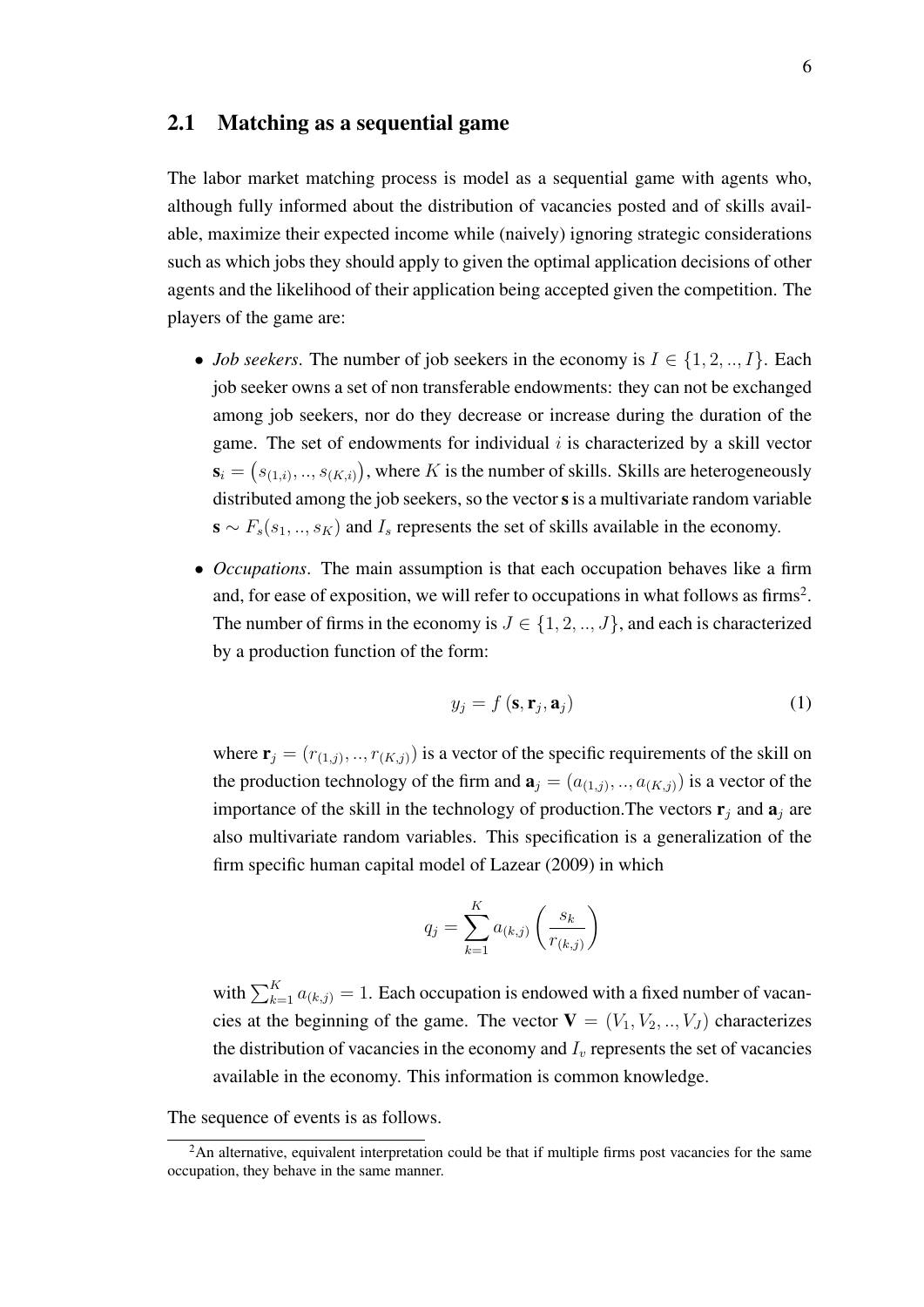- 0. Each firm posts the wage that it will pay in exchange of the supply of one unit of labor (which represents the complete utilization of the skill endowments<sup>[3](#page-0-0)</sup>). This happens only once in the beginning of the game. The wages offered by the firms are common knowledge and are determined non-strategically, in that firms do not compete across occupations for workers through wage posting, but rather maximize their own profits (subject to an output constraint). The vector of posted wages can be written as the vector  $\mathbf{W} = (w_1, w_2, ..., w_J)$ .
- <span id="page-7-0"></span>1. In the first stage of the game, job seekers apply for the job that maximize their expected wage given the available information in the market. Each job seeker choose only one vacancy in each iteration, so there is a cost associated in the search process in that individuals cannot diversify their risk by simultaneously applying to several jobs<sup>[4](#page-0-0)</sup>.
- 2. In the second stage of the game, each firm chooses among the applicants, with the firm that posted the most vacancies choosing first<sup>[5](#page-0-0)</sup>. The firm will select the job seeker whose set of skills  $s_i$  that best matches its skill requirements and importance vectors,  $\mathbf{r}_j$  and  $\mathbf{a}_j$ . Skills in excess of the minimum level of requirements do not generate additional profits for the firm, so other criteria will be used to break ties (see section [2.5\)](#page-13-0). Note that this technological constraint and selection process implies that some skills could go unused, which could be a source of inefficiency for the economy. Following this hiring strategy will maximize the profits of the firm given the production function presented in equation [1](#page-6-0) and the posted wage  $w_j$ . Thus if the individual  $\hat{i}$  applied to firm  $\hat{j}$  (meaning that this firm gives him the highest expected utility), and firm  $\hat{i}$  chooses job seeker  $\hat{i}$  (meaning that this worker generates the highest profit among the pool of applicants), a match occurs. The new hiring decreases the number of vacancies available to fill in the firm by one, and takes the worker out of the pool of unemployed.
- 3. The second stage continues until each firm (in order by the number of posted vacancies) has completed its hiring from its iteration-specific applicant pool. Firms that receive more applicants than vacancies will fill all of their vacancies in the first iteration. Other firms will only fill a portion of their vacancies, and the remaining vacancies become available for the next iteration.
- 4. The game is repeated from step [1](#page-7-0) until either all vacancies in the economy are filled or all unemployed workers find jobs. We denote  $z$  as an iteration of the process.

<sup>&</sup>lt;sup>3</sup>Individuals are assumed to be unable to split the use of their skill endowment across jobs.

<sup>4</sup>Note, however, that the time between iterations is assumed to tend to zero, so individuals can appear to have applied to multiple jobs, although the process is not, in fact, simultaneous.

 $<sup>5</sup>$ This could reflect worker beliefs that the most visible firms are the ones in highest demand.</sup>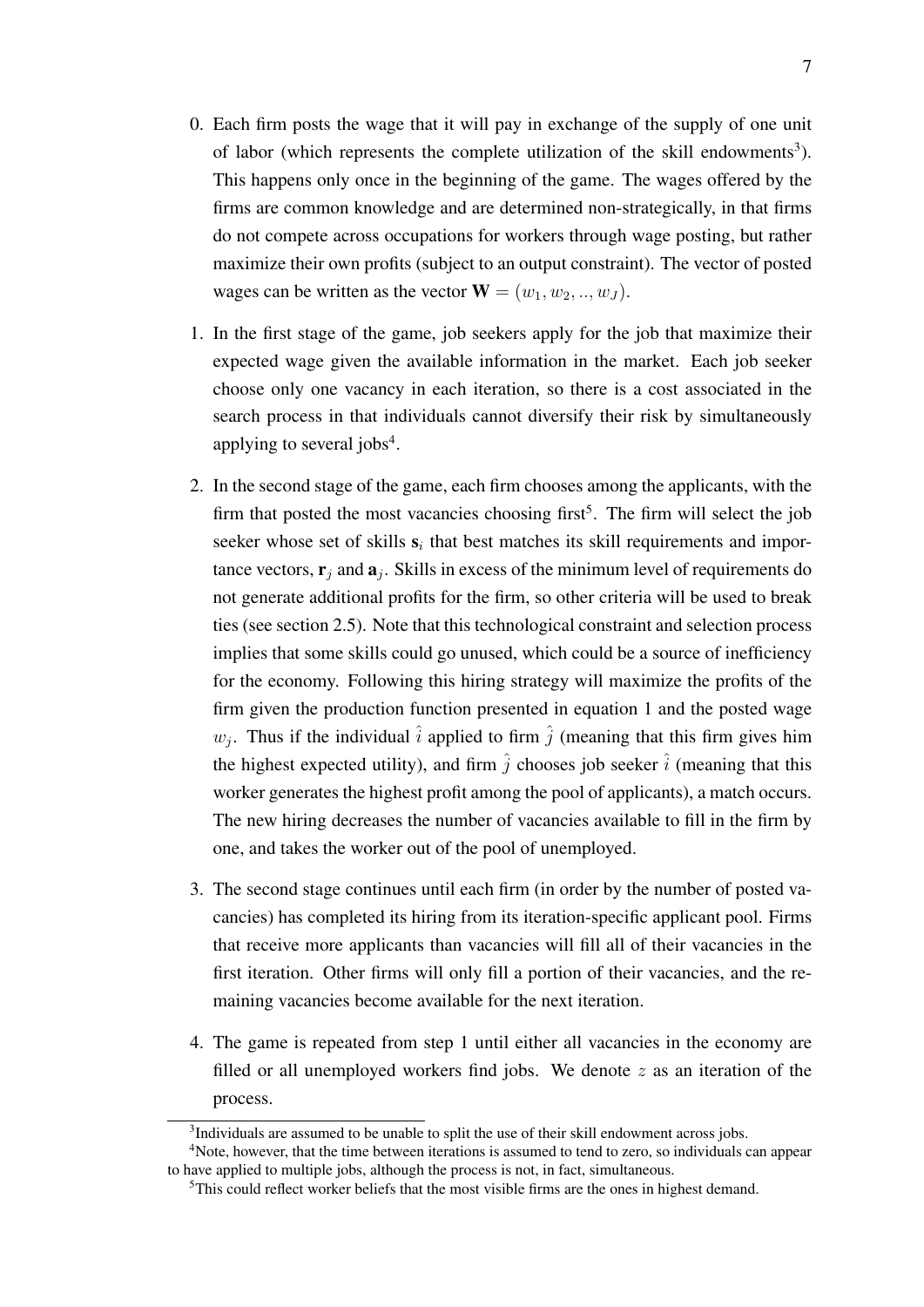<span id="page-8-0"></span>

Figure 1: Structure of the game in iteration  $z$ 

The game tree presented in figure [1](#page-8-0) shows the sequence of events in iteration z.

#### 2.2 Optimal unique wage setting in presence of heterogeneity

The wage posting problem for the firm is non trivial, since the firm does not know ex ante which workers will apply and it has specific technology (in this case represented by the importance and the requirement level) that can make the value of a hire change with the characteristics of the person hired. Firms will target individuals whose skill sets at least meet the requirements of the posted job, so the problem is to find the wage that allows the firm to hire the selected individuals at the lowest cost, while still meeting production requirements for a given workforce size (the number of vacancies is exogenous). To find the unique wage posted, the firm proceeds as if it could compensate each specific skill individually, solving the following cost minimization problem:

$$
\min \sum_{k=1}^K \omega_k^j s_k
$$

s.t.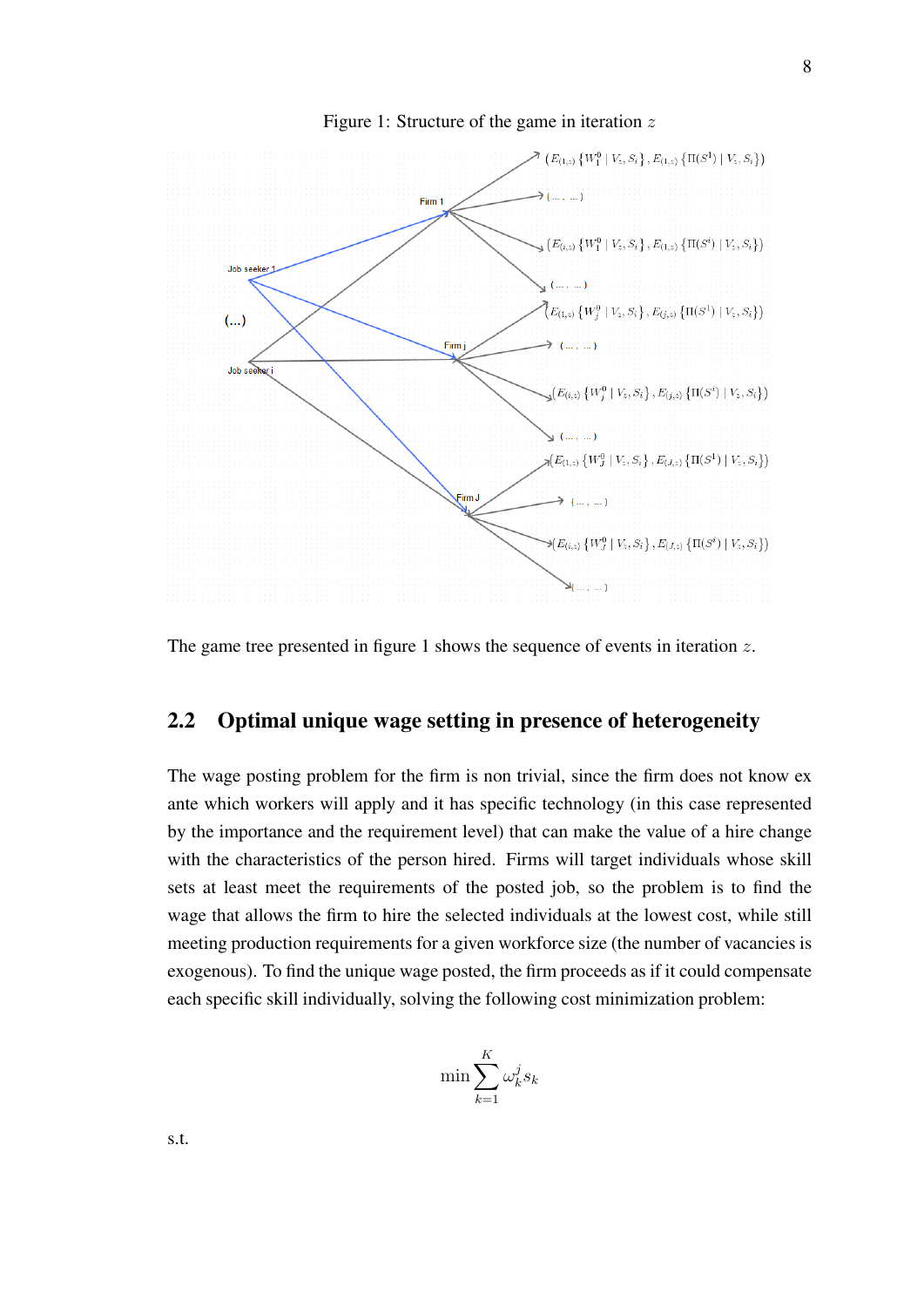$$
\bar{q} = f\left(\mathbf{s}, \mathbf{r}_j, \mathbf{a}_j\right)
$$

Where  $\omega_k^j$  $k<sub>k</sub>$  is the price of the k-th skill for the given technology. The associated Lagrangean of the problem is:

$$
L(\cdot) = \sum_{1}^{K} \omega_k s_k - \lambda(\bar{q} - f(\mathbf{s}, \mathbf{r}_j, \mathbf{a}_j))
$$

The  $k + 1$  first order conditions of the problem are: F.O.C.

$$
\frac{\partial L(\cdot)}{\partial s_1} = \omega_1^j = \lambda f_{s_1}'\left(\mathbf{s}, \mathbf{r}_j, \mathbf{a}_j\right)
$$

(..)

$$
\frac{\partial L(\cdot)}{\partial s_k} = \omega_k^j = \lambda f_{s_k}' (\mathbf{s}, \mathbf{r}_j, \mathbf{a}_j))
$$

$$
\frac{\partial L(\cdot)}{\partial \lambda} = q = f(\bar{\mathbf{s}}, \mathbf{r}_j, \mathbf{a}_j)
$$

Given that individuals whose skills exceed the required level do not produce additional output, firms use the distance function  $d : \mathbb{R}^k \times \mathbb{R}^k \to \mathbb{R}$  to identify how far an individual's skill set is from that required to do the job well. Define the minimal skill set as  $\bar{s}$ such that :

$$
\bar{\mathbf{s}} = \min_{s} \in \{s : d(\mathbf{s}, \mathbf{r}_j) = 0\}
$$

For the fixed level of output  $\bar{q}$  and the optimal skill bundle  $\bar{s}$ , the optimal wage that ensures the profit maximization is therefore given by<sup>[6](#page-0-0)</sup>:

$$
\widetilde{W}_j = \sum_{1}^{k} \omega_k^j \bar{s}_k = \sum_{1}^{k} \bar{\lambda} f'_{s_k} (\bar{\mathbf{s}}, \mathbf{r}_j, \mathbf{a}_j)
$$

<sup>&</sup>lt;sup>6</sup>Note that  $\bar{\lambda}$  is fixed since the restriction will not change given the fixed level of production.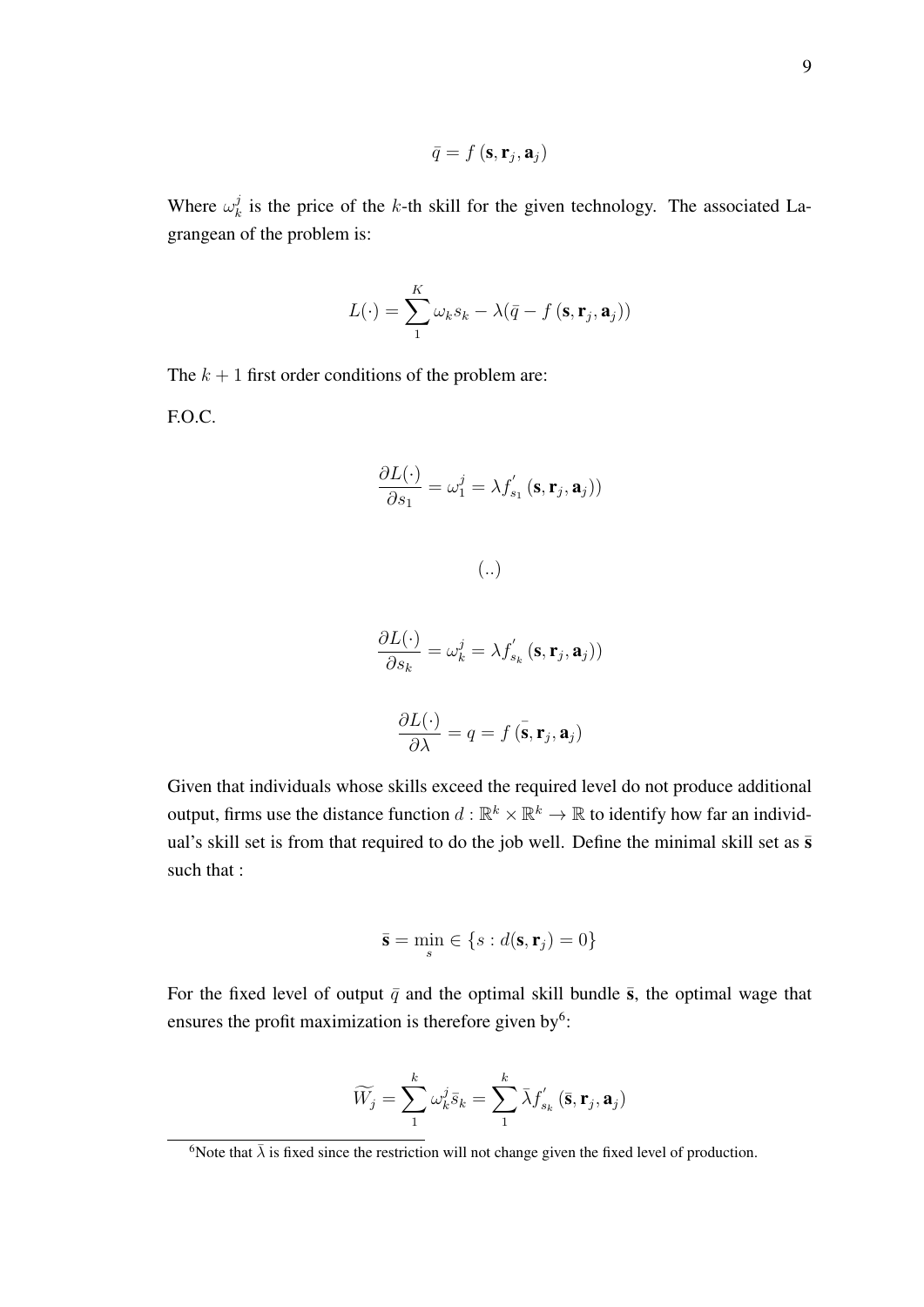The firm may, however, not receive any applicants whose available skill set meets the required skill level. In this case, training will be required to bring the individual's skill level up to the minimum requirements. The production function given in equation [1](#page-6-0) reflects this cost as a lower net output for individuals whose skill level s is less than the required amount  $\mathbf{r}_j$ . The firm anticipates this training cost and reduces the offered wage so that, in expectation at the start of the game, the worker pays the full cost of the training. This implies that the final posted wage is reduced from the optimal wage by an amount reflecting the risk of having to make a suboptimal selection. The final wage posted ex-ante by firm  $j$  is thus defined as:

$$
W_j = \widetilde{W}_j - \Delta
$$

where  $\Delta$  is defined by:

$$
\Delta = \bar{\lambda} \sum_{1}^{k} \left[ \int \left( f_{s_k}'\left(\bar{\mathbf{s}}, \mathbf{r}_j, \mathbf{a}_j\right) - f_{s_k}'\left(\mathbf{s}, \mathbf{r}_j, \mathbf{a}_j\right) \right) dF_s(\mathbf{s}) \right]
$$

Where the first part of the equation is the marginal product of skill  $s_k$  evaluated at the optimal skill level and the second part is the expected marginal product given the skill distribution among job seekers<sup>[7](#page-0-0)</sup>.

There are two important facts to remark to this solution:

- Each firm can value each skill differently. This can be seen in the fact that the marginal productivity for a given skill  $s_k$  in two firms is going to be different when the technological parameters  $\bf{r}$  and  $\bf{a}$  differ. This implication is interesting since two persons with the same endowments can have different wages in different jobs.
- Using this setup, even skill supply in the unemployed population was homogeneous, there would be differences in income across jobs. Again, the differences come from the heterogeneity in production technologies across jobs. This last fact has an implication for policy making and planning in that it suggests that training alone cannot eliminate wage inequality, as technological differences would drive wage dispersion even if the skill level of the entire workforce could be increased to the maximum possible skills endowment (through education and training). This is a direct implication of the wage posting assumption, in that firms are allowed to minimize cost through unilateral wage variation, as opposed to being

<sup>&</sup>lt;sup>7</sup>Recall that firms do not set wages strategically so as to attract a specific set of workers, and thus they assume ex ante that the skill distributiojn of applicants they will receive is the same as the skill distribution in the overall unemployed population.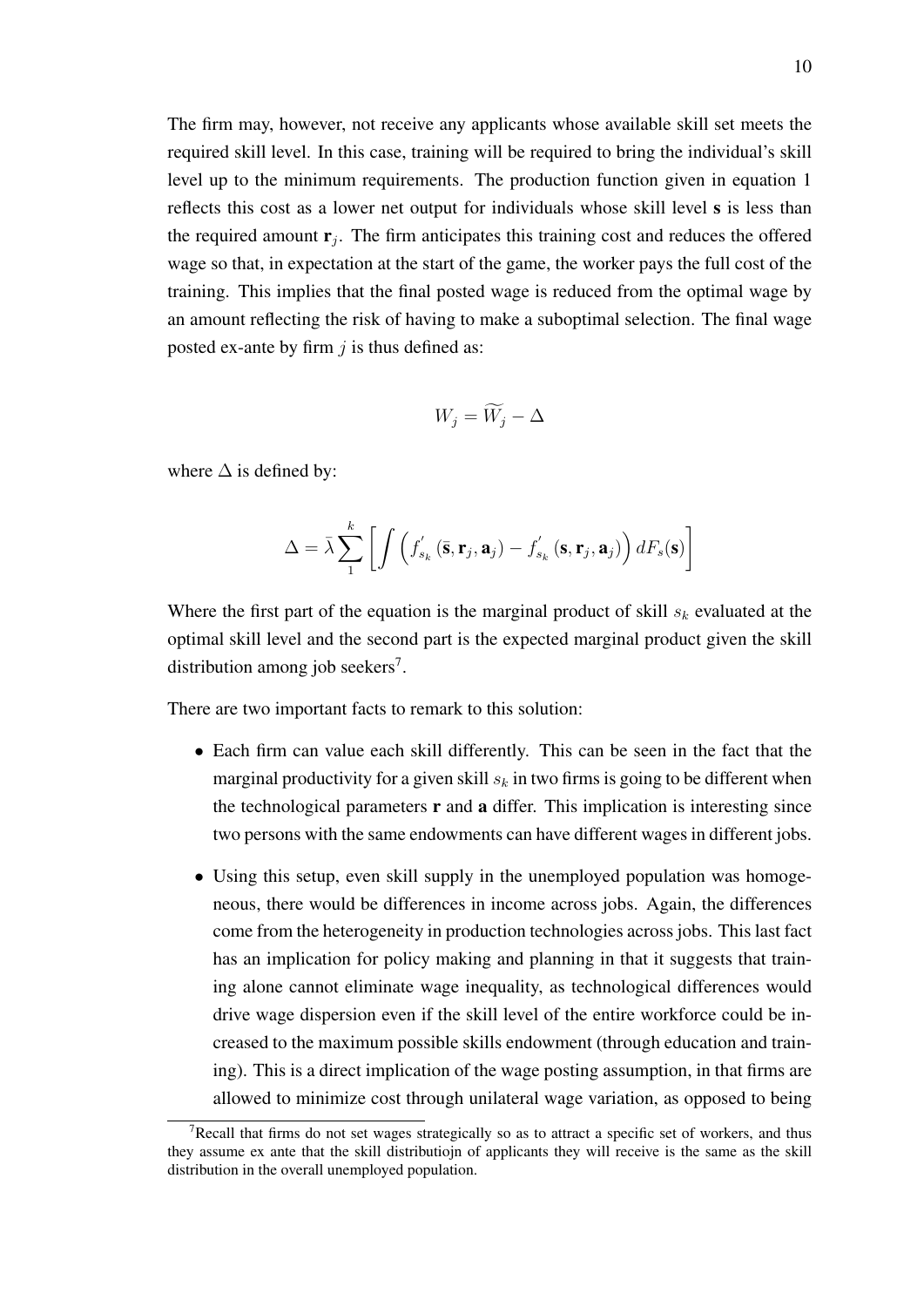price takers on the labor market.

#### 2.3 Occupational choice

Given that the wage was posted at the beginning of the game and job seekers know the wage and the associated number of vacancies for each posted job, each job seeker will maximize his utility for his specific skill set by choosing to apply to the occupation with the highest subjective expected wage. Assuming risk neutrality and that there is no savings, workers consume all their income and the utility maximization problem for job seeker  $i$  at iteration  $z$  comes down to maximizing subjective expected labor income:

$$
\max_j E_{(i,z)}\left\{W_j^0 \mid I_v, I_s\right\}
$$

The vector  $\left(E_{(i,z)}\left\{W^0_1\mid I_v, I_s\right\},..,E_{(i,z)}\left\{W^0_j\mid I_v, I_s\right\}\right)$  represents the payoff from each possible strategy for job seeker i at iteration z. Define the occupation  $\hat{j}$  for iteration z as the one that maximizes utility:

$$
E_{(i,z)}\left\{W_j^0 \mid I_v, I_s\right\} > E_{(i,z)}\left\{W_j^0 \mid I_v, I_s\right\} \ \forall \ j \neq \hat{j}
$$

Note that the expectation is defined with respect to the individuals subjective beliefs about the likelihood of getting a particular job if applying for it. As the worker is naive, he does not consider the application behavior of other workers, and thus from his subjective point of view, the expected value of the job in occupation j in iteration z, given the posted wage  $W_j$ , is defined as:

$$
E_{(\bar{i},z)}\{W_j \mid I_v, I_s\} = p(z, v, s)W_j
$$

$$
= W_j \frac{f\left(\mathbf{s}_{\bar{i}}, \mathbf{r}_{j}, \mathbf{a}_{j}\right)}{\frac{\sum_{i}^{I} f\left(\mathbf{s}_{i}, \mathbf{r}_{j}, \mathbf{a}_{j}\right)}{I}} \frac{v_{j}^{z}}{\sum_{j'}^{J} v_{j'}^{z}}
$$

The subjective expected wage as defined above reflects the the fact that the individual assumes his chances of receiving a particular job are related to his relative performance in jobj and the number of vacancies available in iteration  $z$  of type job type j. A higher posted wage also increases the value of job type  $j$ . The expected wage is thus composed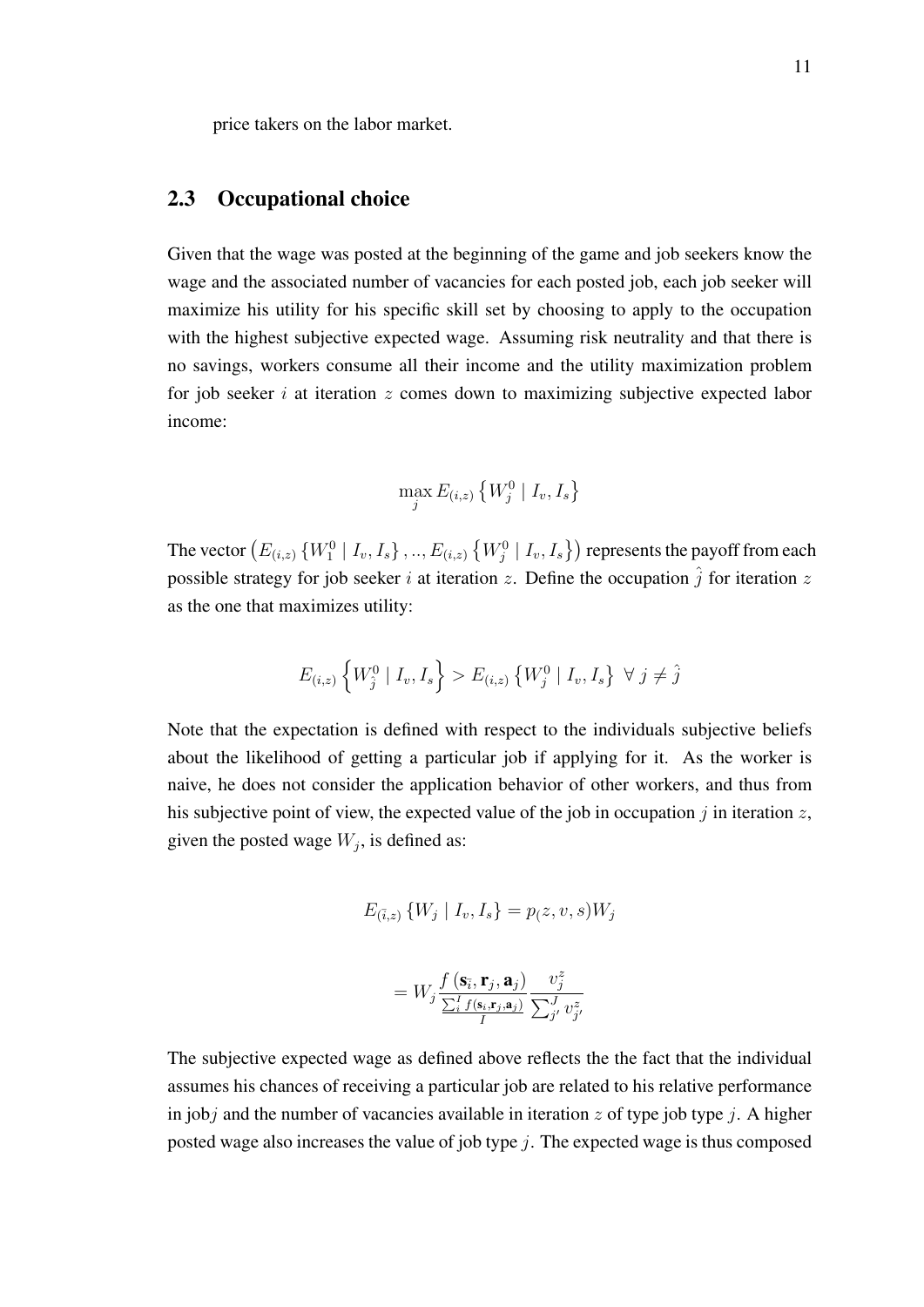by three parts $8$ :

- The wage posted by the firm  $W_j$ .
- $f(\mathbf{s}_{\bar{i}},\mathbf{r}_j,\mathbf{a}_j)$  $\frac{J(\mathbf{s}_i,\mathbf{r}_j,\mathbf{a}_j)}{\sum_i^I f(s_i,\mathbf{r}_j,\mathbf{a}_j)}$  which is a measure of the productivity of individual i in job j relative to the rest of the population, as measured by the average productivity in the job. It is important to note that this probability reflects the worker's naiveté, in that he does not account for strategic behavior of other job seekers when considering the set of potential competitors for a job. Here, the individual assumes he potentially faces all unemployed workers for each job to which he applies.
- The third part is the share of vacancies in occupation  $\dot{\gamma}$  with respect to the whole economy. This reflects the idea that it is easier to find a job in an occupation with more vacancies than in a particularly rare occupation.

#### 2.4 Hiring decision

The objective of the firm is to maximize its profit level. Given the collection of applicants  $A \subset I$  for whom the job j maximizes their subjective expected utility, the firm will select the most productive candidate, breaking ties by choosing among individuals using other criteria besides skills. In this way, firm  $j$  ensures that profit is maximized by hiring an individual  $\tilde{i} \in A$  from among the pool of most qualified indiduals such that.

$$
\tilde{i} \in \hat{A}_j = \left\{ i \mid f\left(\mathbf{s}_i, \mathbf{r}_j, \mathbf{a}_j\right) = \sup_{i' \in A} f\left(\mathbf{s}_{i'}, \mathbf{r}_j, \mathbf{a}_j\right) \right\}
$$

Under this process, a match is thus a stable coalition for which the job seeker  $\tilde{i}$  maximizes his utility by choosing firm  $\tilde{j}$  and firm  $\tilde{j}$  maximize its profit by choosing the job seeker  $\tilde{i}$  among the candidates in iteration z. This match is a stable coalition since no occupation different that  $\tilde{j}$  can provide higher utility (and thus induce a deviation from the worker) and no other applicant beside  $\tilde{i}$  can generate higher profits (and thus induce a deviation from the firm).

The number of filled positions in occupation  $j$  in period  $z$  will be the number of applicants observed if their number is less or equal than the number of vacancies, meaning

$$
\frac{\gamma_{\overline{i}}^{z} f\left(\mathbf{s}_{\overline{i}}, \mathbf{r}_{j}, \mathbf{a}_{j}\right)}{\sum_{i}^{I} \gamma_{i}^{z} f\left(\mathbf{s}_{i}, \mathbf{r}_{j}, \mathbf{a}_{j}\right)}{I}}
$$

<sup>&</sup>lt;sup>8</sup>In the proposed simulation, the second part is considered in the form of :

where  $\gamma_i^z$  is the number of people in the STEP survey of type i still unemployed in iteration z.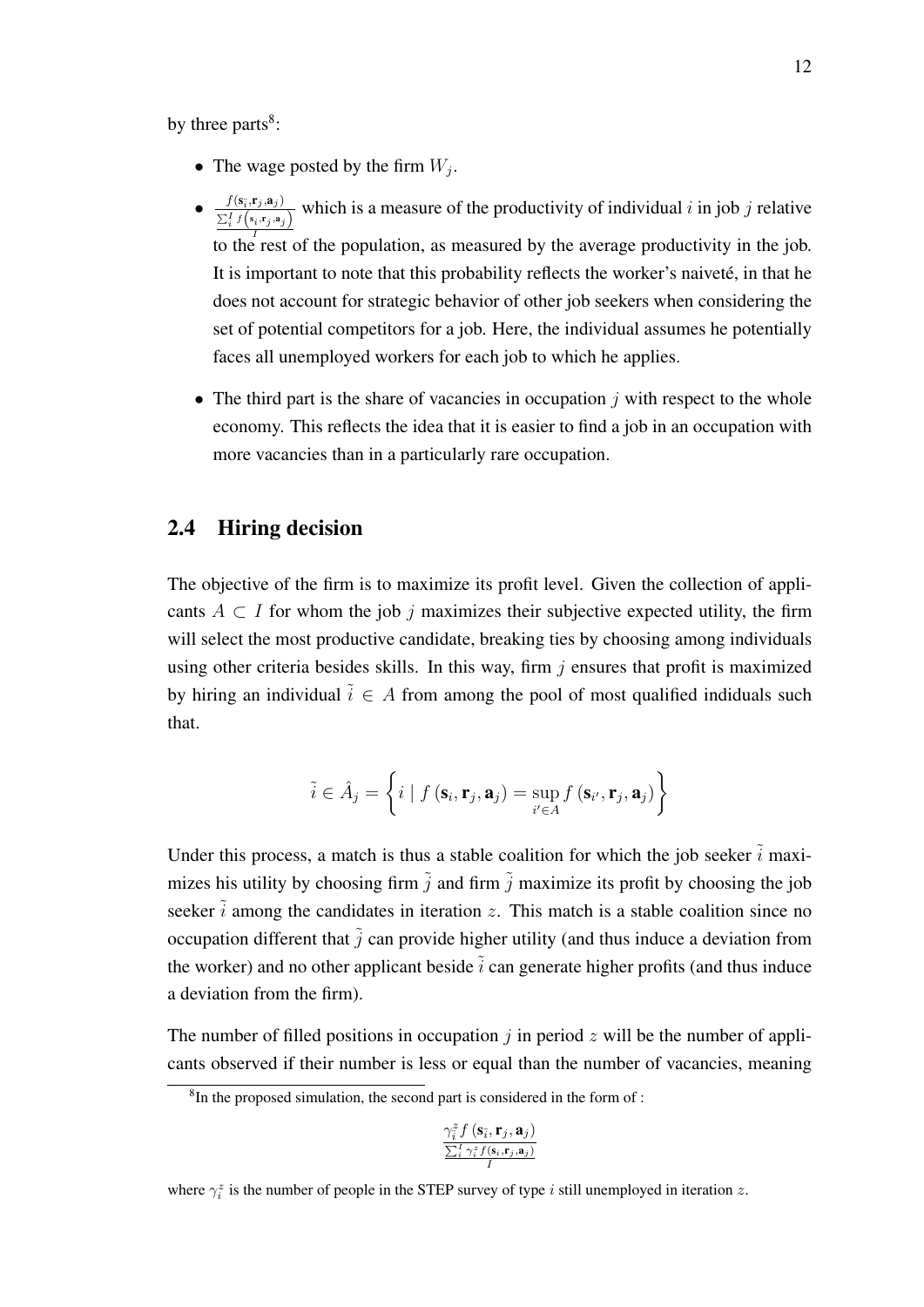that firms would rather hire from the available applicant pool than forego production and wait until the next iteration. When the number of applicants in A exceed the number of vacancies in occupation  $\dot{\gamma}$ , all of the vacancies will be filled and job seekers in later iterations will have to search for a job in a different occupation.

#### <span id="page-13-0"></span>2.5 Numerical Resolution of the Equilibrium Allocation

Since the equilibrium of the model is analytically intractable, numerical techniques are used to solve for the equilibrium allocation of workers to jobs. What follows is a brief description of the algorithm used to solve the model.

- *Construction a similarity matrix*. Given the skill demand information of the vacancy and O\*NET database and the skill supply information on the STEP survey (see section [3\)](#page-14-0), we define a measure of similarity for each observation and each occupation. The index synthesizes the value of each worker type in each occupation, combining the different skill dimensions as specified by the  $\mathbf{r}_i$  and  $\mathbf{a}_i$  vectors for the occupation and the  $s_i$  vector for the worker type.
- *Estimation of a tiebreaker index*. In the case where multiple individuals have equal values of the similarity index, other worker characteristics that can affect the job search process and the firm's selection decision are used to break the tie. This tiebreaking index is calculated by estimating a probit model of the probability of employment as a function of the average skill-based similarity index for the individual, the individual's demographic characteristics and other job-related characteristics.
- *Iteration*. Match the individual maximizing the utility according to the behavior described in the above model, using the probit index to break ties.
- *Stopping*. Stop the algorithm when the implied unemployment rate based on unmatched individuals is the same as that in the overall economy.

One of the main advantages of this model is that counterfactual policies can easily be simulated, in particular active labor policies that affect the level of skills. Currently, training in the firm, that in Colombia was part of the approved National Development plan of the second government of the former president of Colombia, has been implemented with the name UVAES. Under this plan, firms provide spaces for learning the task of the company, and the national vocational education training institute - SENA will certificate the competencies of the set of skills learned in the firm for future recognition. This is the reference situation.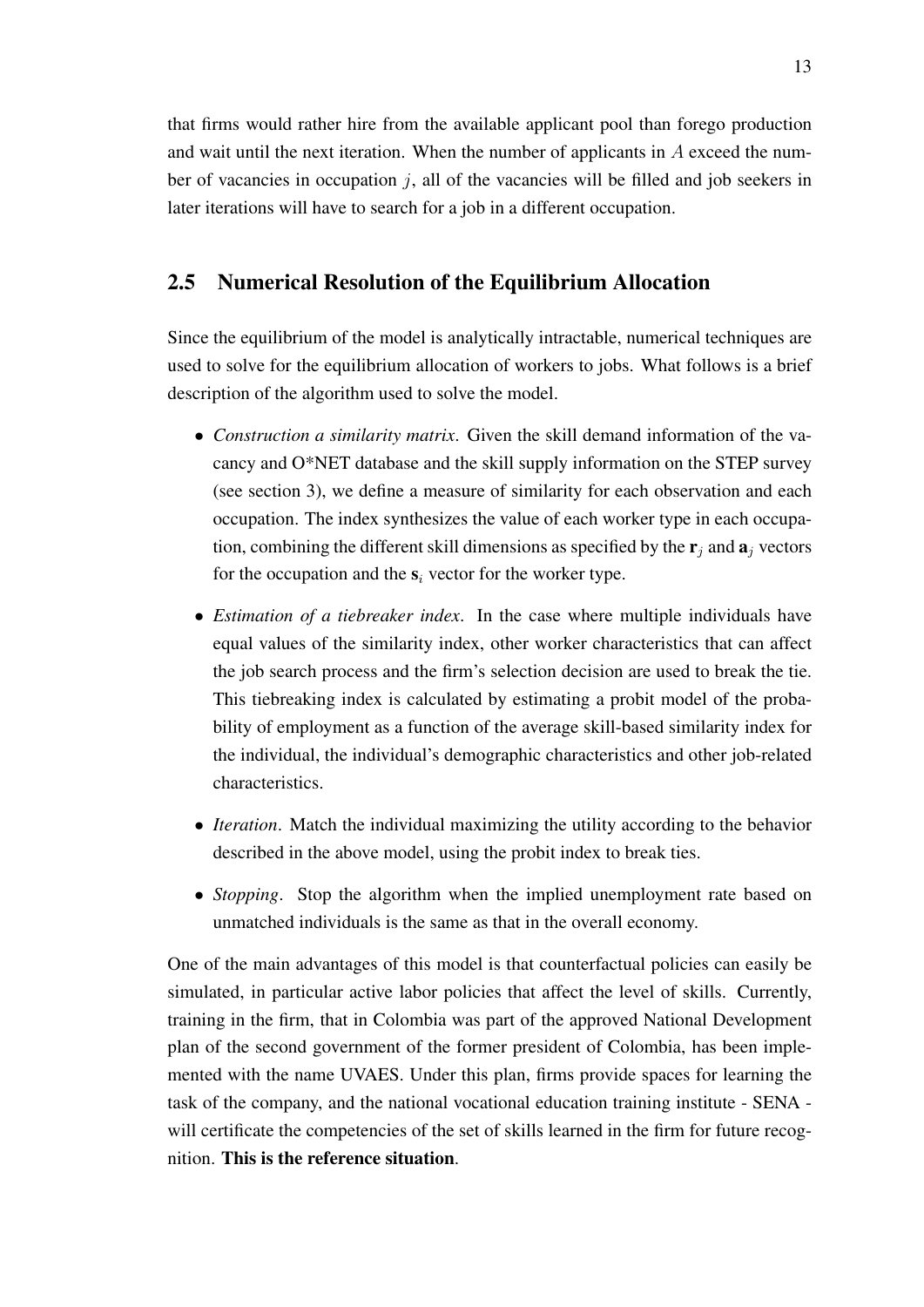Two main counterfactual policies are of interest:

- The first policy is a direct subsidy to firms for technological investment. This is formalized in the context of the model as a reduction in the minimal skill requirements to perform a job well. The simulated policy lowers skill requirements for all firms, extrapolating from any firm decision to take up the policy.
- The second policy is an increase in spending on training for the unemployed. The model allows one to target training specifically to the unemployed, and the simulation is implemented as a shift upward in all skills for those unemployed at the start of the game.

### <span id="page-14-0"></span>3 Data

This paper uses data on the supply and demand sides of the labor market in Colombia. Beyond any intrinsic interest the Colombian labor might posses, it has a distinct advantage in terms of available data that are relevant for this analysis. Three different datasets are used to characterize the Colombian labor market in terms of occupational structure, skill requirements by occupation and skill endowments by job seeker.

- 0. A vacancy database collected during 2014 in the Colombian Ministry of Labor is used to characterize the structure of job postings on the Colombian labor market. The sources of this data are the two major internet job search portals of Colombia, the data from the employment agency of the national Vocational Training Institution (SENA - Servicio Nacional de Aprendizaje) and the data provided from the Colombian employment service offices (UASPE - Unidad Administrativa especial del Servicio Público de Empleo).
- 1. The World Bank collected a dataset in Colombia in 2012 using the STEP sur-vey<sup>[9](#page-0-0)</sup>. This survey contains a standard labor force survey component, but has the additional advantage of providing information at the individual level on education and training, health status, employment, job skill requirements, personality, behaviors, preferences, language and family background. In particular, the noncognitive skills collected comprise the "Big 5" and the cognitive skills are both self reported and directly measured on site.
- 2. O\*NET provides a taxonomy of occupations, covering (among other dimensions) the skill content of occupations. The levels and importance of various skills for

<sup>9</sup>http://microdata.worldbank.org/index.php/catalog/step/about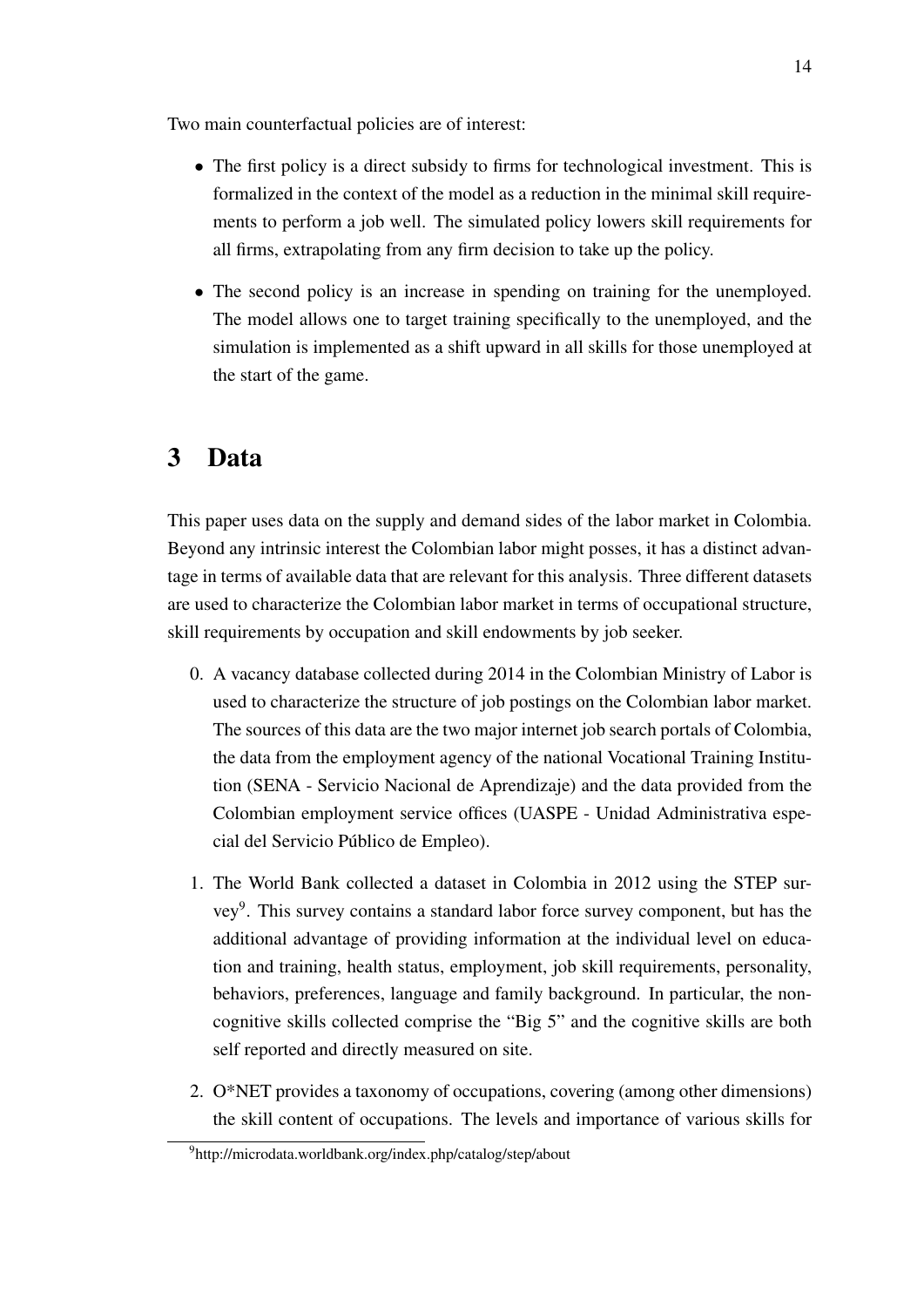each occupation of the O\*NET classification are available, and the analysis undertaken here used 2010 revision of the data at the six-digit level of precision of occupations (770 occupations). This , in order to have a decomposition level that was enough to give idea of a detailed structure of the economy. This data was collected using the API, on-line information services and documentation. This information was merged into the vacancy dataset to characterize job offers in terms of skills.

As the data analyzed here are drawn from multiple sources, coverage and representativity are key concerns. In order for the analysis to be relevant for a sample broader than that covered by the data collected, the distributions of characteristics of jobs offered has to be common across sampled and non-sampled jobs, and individuals must apply the same decision process to the unsampled jobs as they would to the sampled jobs. In that case, one could treat the data as a random sample from the underlying distribution and conclude for an absence of bias in the estimated allocations of workers to job types. Unfortunately, there exists no definitive reference for comparison. However, some indices concerning representativity can be drawn from available data, and the analysis data are reweighted to replicate employment shares for recent hires from a representative labor force survey.

The first sign that the data might be representative is shown in table [A.6](#page-35-0) in the appendix. This table shows the channels used for job searching in the Colombian market drawn from the Household Income Survey (GEIH). The sources of data collected here cover more than the 50% of the channels used for job searching. The use of informal networks for job finding is common, even in developed countries [\(Montgomery,](#page-31-3) [1991\)](#page-31-3), but there is no consensus as to whether the jobs found through networks are qualitatively different from those found through formal channels (see also [Mortensen and Vishwanath](#page-31-4) [\(1994\)](#page-31-4), [Margolis and Simonnet](#page-30-9) [\(2002\)](#page-30-9)).

A second issue that arises in developing countries is the presence of informality. Informality in Colombia represents a large share of overall employment, although much of it is self-employment [\(Perry et al.,](#page-31-5) [2007\)](#page-31-5). For wage employment, it is unlikely that informal employers use the search channels collected in this data. Nevertheless, informal employers tend to offer lower productivity jobs than formal employers (due to the need to cover payroll taxes), and thus the wages they propose are often lower [\(Perry et al.,](#page-31-5) [2007\)](#page-31-5). In this case, if informal opportunities are available with comparable frequency to formal opportunities but pay less, they will be dominated in the naive individual's decision problem and their absence from the data will not affect the allocation found here.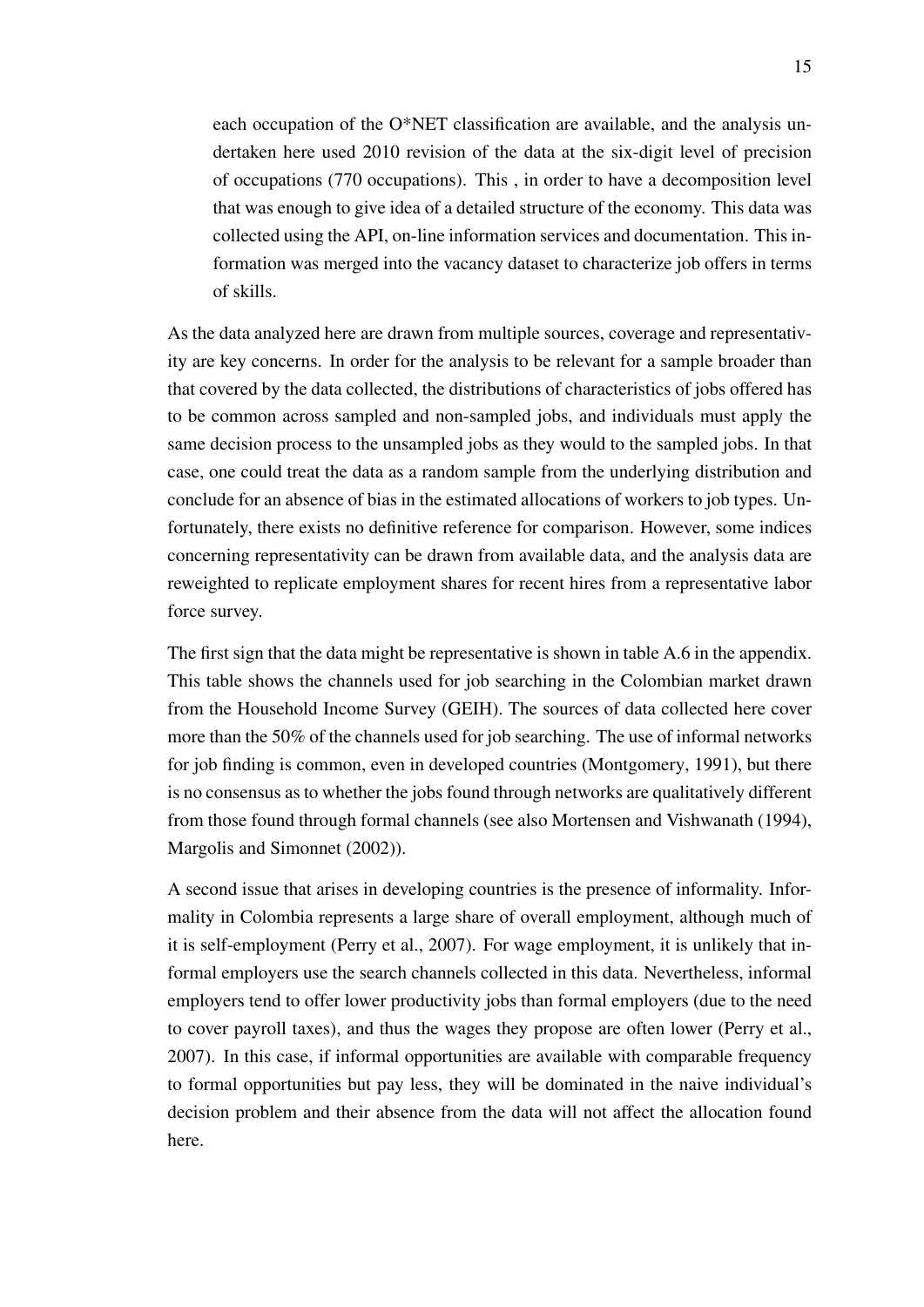<span id="page-16-0"></span>

Figure 2: Occupation by sector 2010 - 2014

Source: DANE - Household Survey (GEIH)

A final issue arises from the fact that the data collected do not all correspond to the same year. As figure [2](#page-16-0) shows, however, the distribution of occupations in the Colombian economy was remarkably stable across the set of years from which the data are drawn, suggesting that there are unlikely to have been major shifts in the types of jobs offered from year to year.

#### 3.1 Colombian Vacancy Data

The Colombian vacancy dataset is a sample of the registries in 2014, collected by the Colombian Ministry of Labor with the objective of monitoring jobs and job requirements. The idea behind taking only a subsample for the year is to have the monthly seasonality of job posting during the course of the year, while still maintaining a large number of job postings. The data contain information for 1,892,219 vacancies. These vacancies correspond to roughly 1 million registries, the difference being due to the fact than a single job posting can correspond to more than one vacancy opened. All of the analysis undertaken here is done at the level of the vacancy, not the posting.

The structure of the data allows one to recover information on the characteristics of the job offered by place, wage, sector, occupation, etc. Table [1](#page-17-0) shows the variables and the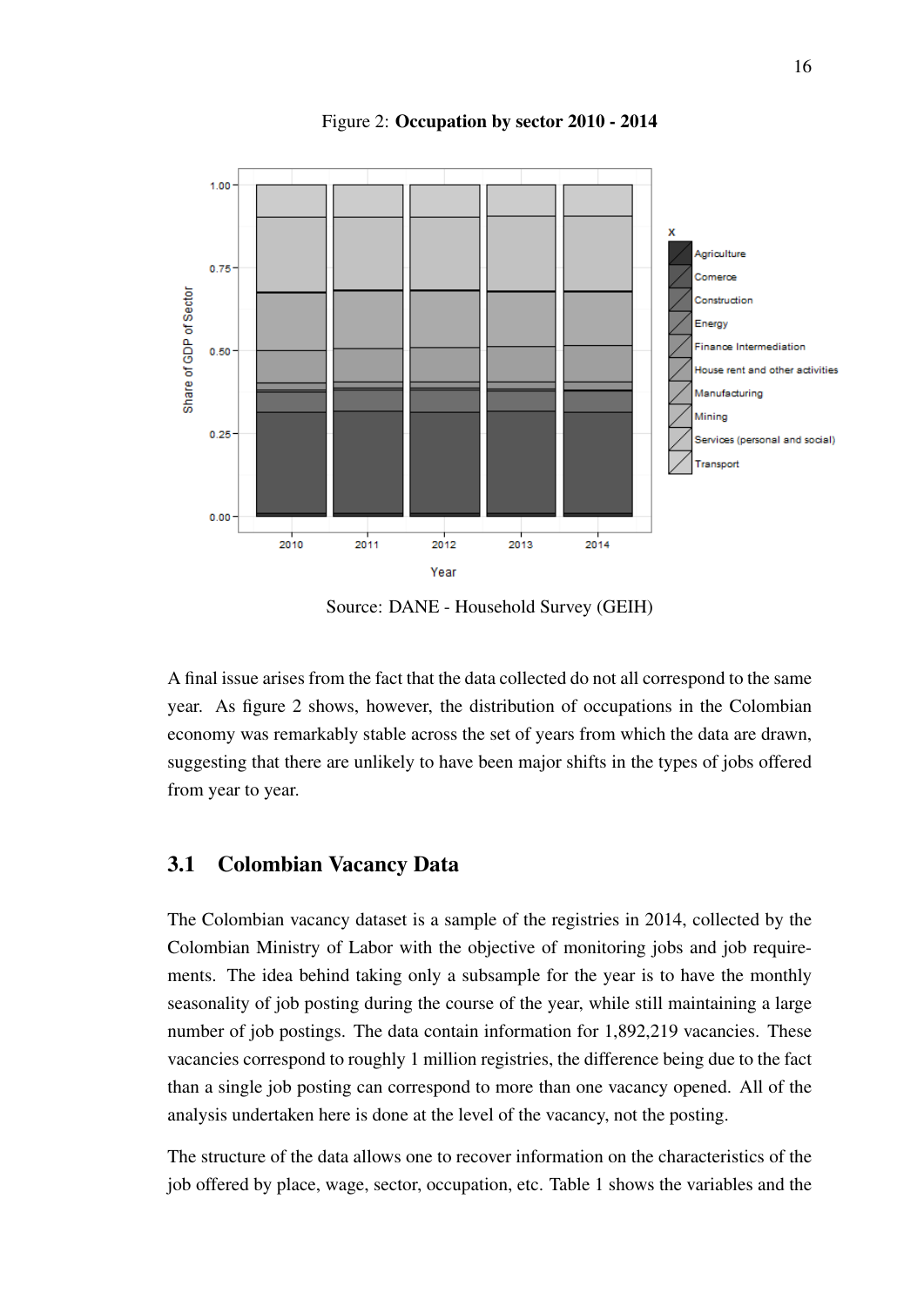<span id="page-17-0"></span>description of data.

| <b>Variable</b>                           | <b>Description</b>                                                     |
|-------------------------------------------|------------------------------------------------------------------------|
|                                           | Number of the job vacancy (Requisition ID in the data warehouse.       |
| ID                                        | This number is unique and the role is to identify the vacancy within   |
|                                           | the warehouse                                                          |
|                                           | "Title" of the vacancy, i.e., the name given to the occupation. This   |
| <b>Title</b>                              | provides information for categorization, clustering and the basis for  |
|                                           | splitting the identification of skills and competencies of occupations |
| <b>Company Name</b>                       | Company name                                                           |
| <b>Sector</b>                             | Sector of the company                                                  |
| <b>Position</b>                           | Area where the person performs                                         |
| <b>Total years of experience</b>          | Total experience required                                              |
| <b>Experience in the position offered</b> | Total required experience in the position                              |
| <b>City</b>                               | Location of the vacancy                                                |
| <b>Professional title</b>                 | Title of the person requesting the vacancy i.e. economist              |
| <b>Wage</b>                               | Wage proposed for work                                                 |
| Level of education                        | Degree ( <i>i.e.</i> Technical, University, Bachelor)                  |
| Type of contract                          | Type of contract                                                       |
| Language                                  | Language requirements for the position                                 |
| Number of vacancies per offer             | Number of vacancies that the job posting offers.                       |
| <b>Publication date</b>                   | Date of publication of the vacancy                                     |
| <b>Expiring Date</b>                      | Expiration date of the vacancy                                         |
| <b>Description</b>                        | Description of the occupation                                          |
| <b>Occupation CIUO</b>                    | ISCO 08 classification of occupation                                   |
| <b>Occupation O*NET</b>                   | O*NET classification of occupation                                     |

Table 1: Database Content - Variables and description

One of the main advantages of these newly-collected data is that they allow one to identify the human capital needs of employers in Colombia. Importantly, descriptive statistics calculated on these data fit many of the measures that are observed in other surveys and previous studies. For example, the mode of the wage distribution is between 500.000 pesos and 1.000.000 pesos, also observed in the household survey data (GEIH). The data also replicate specific characteristics of differences in the wage distribution by schooling level required within occupation, in that they show more gradual wage increases with education for non-professional occupations relative to professional occupations<sup>[10](#page-0-0)</sup>. This is especially true for specialized workers (one year post secondary education), master and doctorate levels.

Is also relevant that the years of experience required for the job are concentrated in the "one year or less" category. Along with the fact that the most common required level of education for the job is completed high school, this suggests that an important

<sup>&</sup>lt;sup>10</sup>The wage distributions by level of education required are presented in table [A.3.](#page-33-0)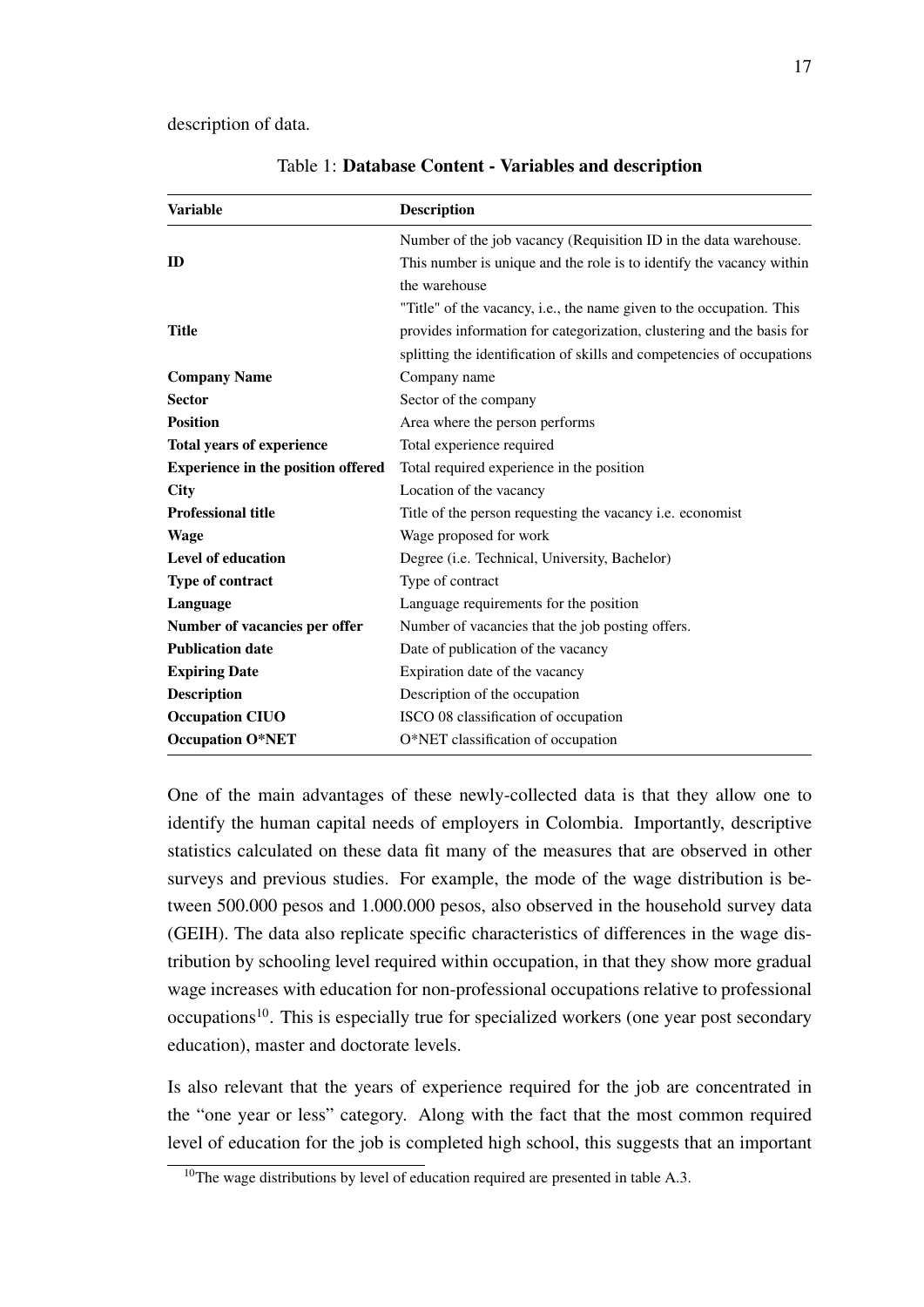

Figure 3: Vacancy distribution in Colombia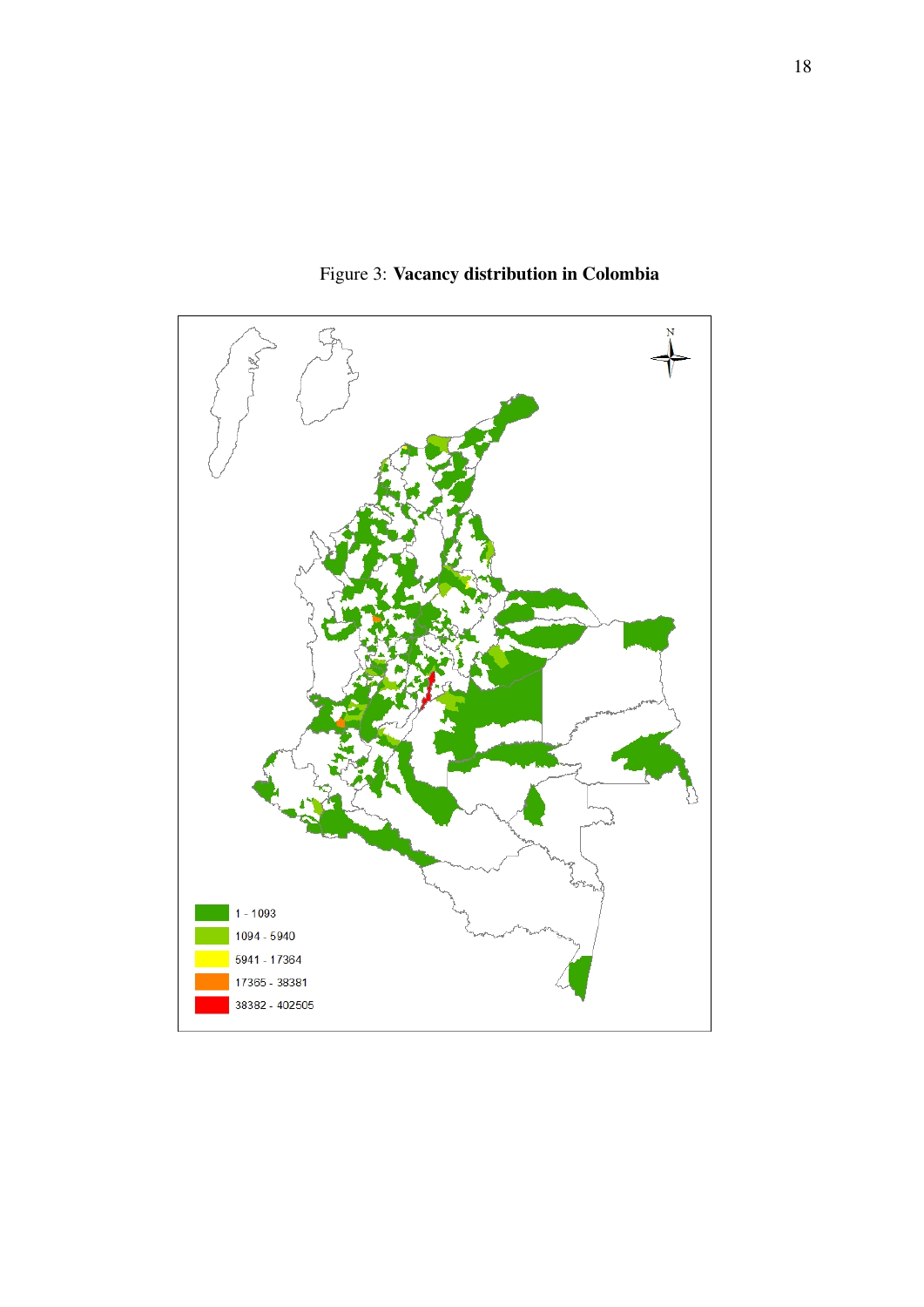share of job offers targets low skill occupations. Regarding the education level required to enter particular job, the data shows that 42.3% of jobs require at least completion of high school, while 24.8% and 19.5% require technical and technological level education respectively. It is worth noting that levels below high school are not in high demand, in that overall demand for these levels represents 2.59% of jobs offered, while levels of university and postgraduate added 10.1%.

Regarding gender-specific job postings, the data shows that there is no gender preference specified in 81.18% of the vacancies . This is also in line with the Colombian legislation<sup>[11](#page-0-0)</sup>, for which there must be no gender discrimination at work and in wage levels. However, 3.46% of the vacancies target women only while 8.83% of the job vacancies are targeted exclusively to men. Only the 6.53% indicate that the firm and occupation are indifferent considering gender. $^{12}$  $^{12}$  $^{12}$ .

Under the assumptions about the comparability of sampled and unsampled jobs presented at the start of this section, a reweighting scheme was designed so as to render the distribution of sampled job offers across occupations representative of recent hires. A table describing the occupational structure of labor demand for the Colombian Economy was built, based on the O\*NET Code at the 6-digit level, the number of vacancies per occupation, the mean wage offered by occupation and a vector that assigns a weight to each occupation to match the number of recent hires in the STEP survey. The weight was calculated so that the occupational distribution of vacancies matched the share of people with one year of seniority or less in the STEP survey. Differences between the distribution of posted vacancies and the weights reflect differences in the probability of a given occupation being filled. Table [2](#page-20-0) presents the top 10 most frequent occupations by number of posted vacancies, their wages and the associated weights.

#### 3.2 STEP Survey 2012 - Colombia

The World Bank STEP survey for Colombia is used to capture the supply side of the labor market. The Skills Towards Employability and Productivity (STEP) program includes a household survey which is a tool designed to generated internationally comparable, quantitative data on employment skills. The main objective of the STEP survey is to provide measures of the human capital stock of the country, including cognitive, non-cognitive and technical measures, in order to provide a baseline for policy implementation and international comparison. The choice of specific skills measured is based on the relevance on the skill for employers and employability, as determined by refer-

<sup>&</sup>lt;sup>11</sup>See Law 1496 of 2011.

 $12$ See table [A.1.](#page-32-0)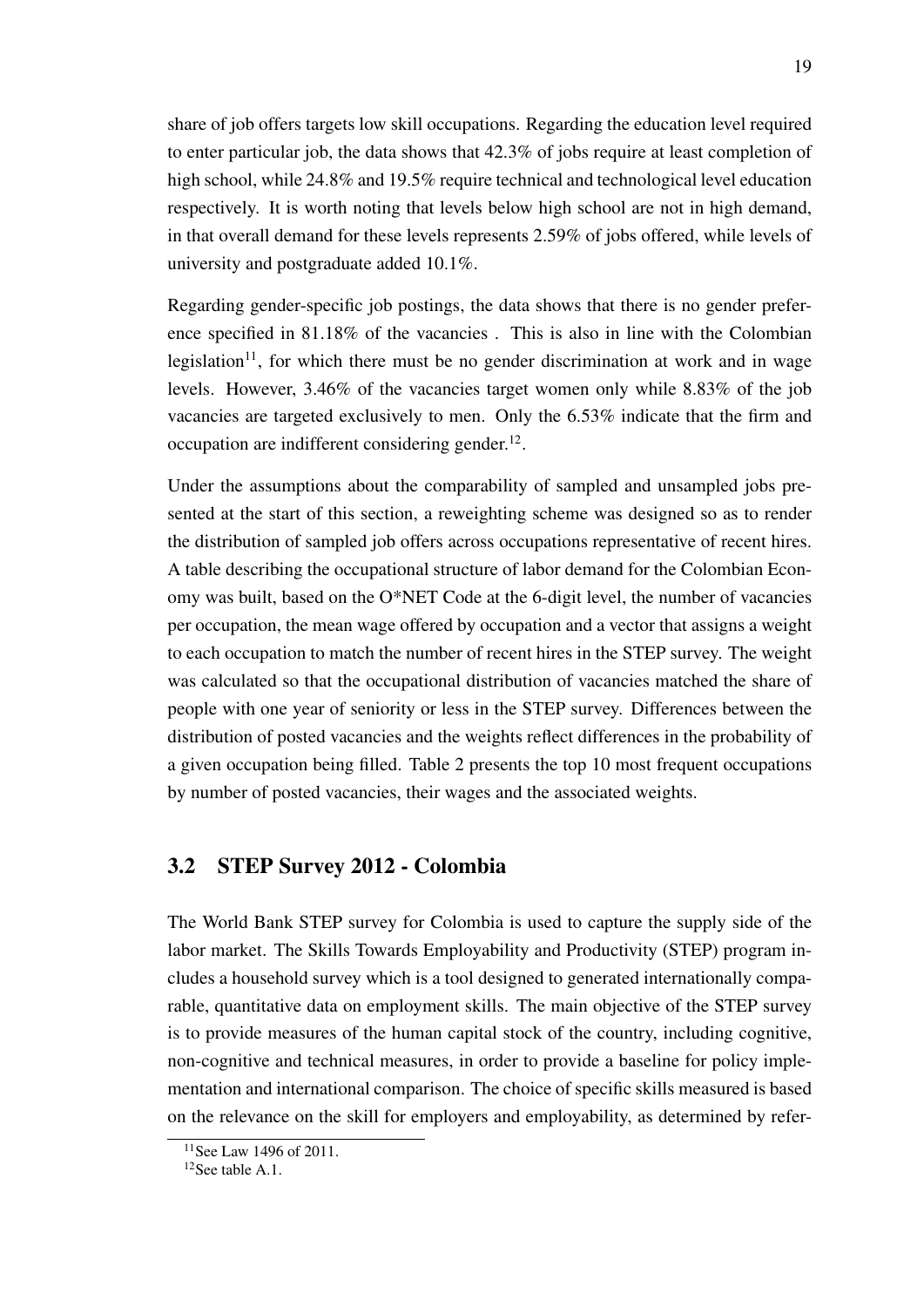<span id="page-20-0"></span>

| $O*NET$ | <b>Occupation Title</b>                      | <b>Wages</b> | <b>Number of vacancies</b> | Weight   |
|---------|----------------------------------------------|--------------|----------------------------|----------|
| 41-2031 | Retail Salespersons                          | 843525.8     | 324494                     | 4.552409 |
| 43-4051 | <b>Customer Service Representatives</b>      | 856134.3     | 130709                     | 4.77578  |
| 41-9011 | Demonstrators and Product Promoters          | 734387.8     | 92029                      | 5.392699 |
| 43-5081 | <b>Stock Clerks</b>                          | 749143       | 63231                      | 5.573521 |
| 51-9198 | <b>Helpers - Production Workers</b>          | 745251.9     | 47480                      | 4.96724  |
| 15-1152 | <b>Computer Network Support Specialists</b>  | 1246871      | 33200                      | 4.882156 |
| 41-2011 | Cashiers                                     | 821517.2     | 32066                      | 3.648313 |
| 15-1131 | <b>Computer Programmers</b>                  | 1121887      | 30627                      | 4.594952 |
| 43-3031 | Bookkeeping, Accounting, and Auditing Clerks | 922857.4     | 24903                      | 4.935306 |
| 43-5021 | Couriers and Messengers                      | 743303.8     | 18867                      | 5.924564 |
| 51-6052 | Tailors, Dressmakers, and Custom Sewers      | 720115.6     | 17817                      | 4.733252 |

Table 2: Structure of the Vacancy Final Database

ring to the academic literature (see for example [Felstead et al.](#page-30-10) [\(2007\)](#page-30-10); [Heckman et al.](#page-30-11) [\(2006\)](#page-30-11); [John and Srivastava](#page-30-12) [\(1999\)](#page-30-12)).

The specific skills that are measured include cognitive skills (reading, writing and numeracy), socioemotional skills (personality, behavior and preferences) and certain skills related to work (a subset of transversal skills). The survey samples the working age population (between the ages of 15 and 64), active and inactive. Data collection for the survey began on March 2012, the results were processed and cleaned, and the final database was published officially in February 2013.

The survey instrument is comprised of several different modules. The first part of the first module collects household level information, including basic roster information for all household members such as relationship to the household head, characteristics (academical and level of literacy) and labor market status (employed, unemployed or inactive). The second part of the first module contains information about household assets such as household size, materials, facilities, appliances, number of books and income sources for the household. The later modules gather information on a randomlyselected individual respondent and covers education and training (quantity and type of education), health status, employment status, job skill requirements, personality and behavior measures, family background, and test to directly measure cognitive skills (reading and numeracy).

The methodology for collecting the data of the survey is based on a random representative sample of households in rural and urban areas of the country. The information of the first module is collected by asking questions to the main household respondent (a proxy for other household members at this step), and collects the income, size and characteristic situation of the household. The second step of the data collection is based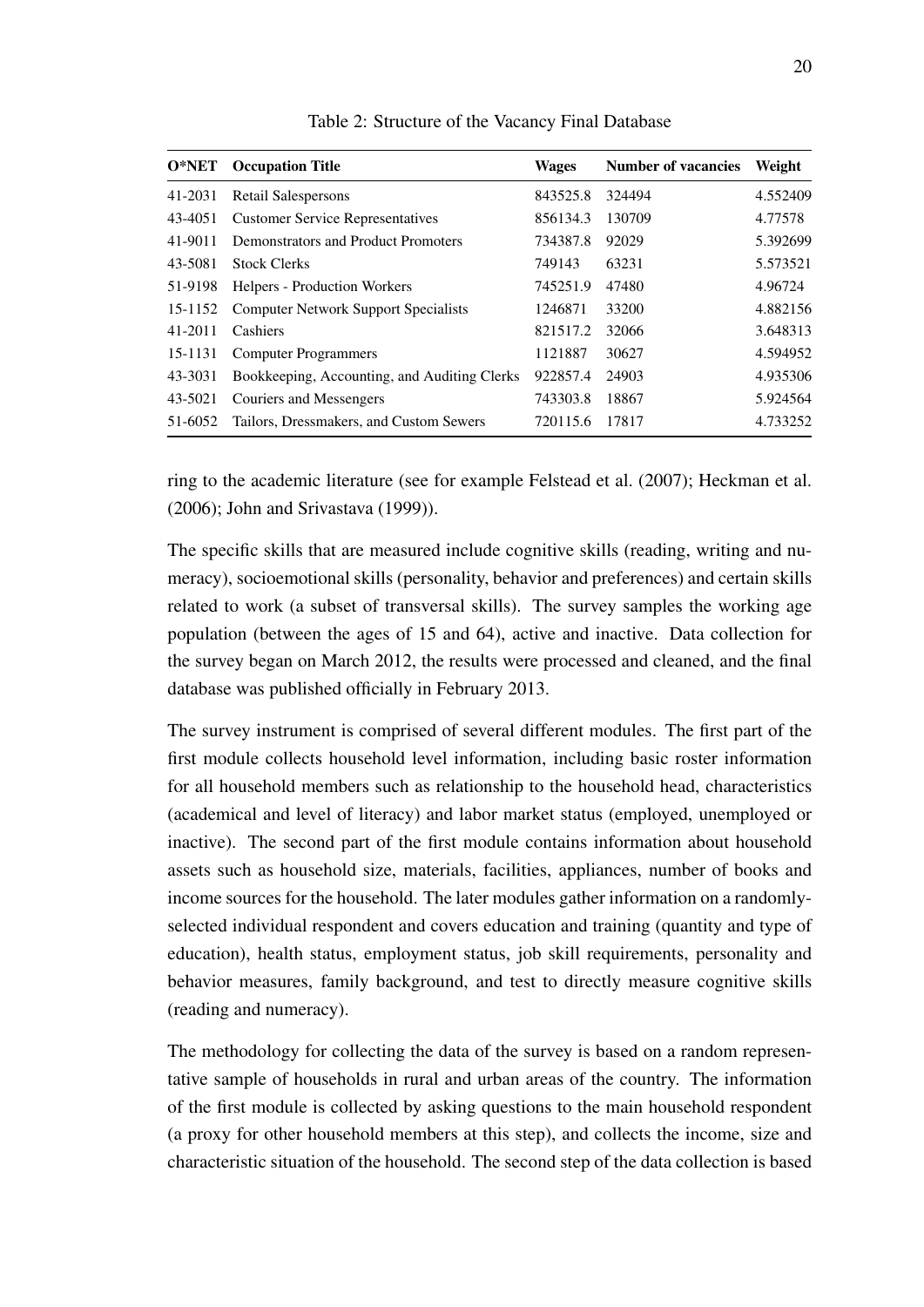on direct questioning of a randomly selected household member, and thus the detailed information, in particular concerning skills, is not the result of proxy response.

This paper does not exploit the proxy responses from module 1, and focuses on the active population<sup>[13](#page-0-0)</sup>. The main descriptive statistics for the underlying data are shown in table [3.](#page-22-0) The results show that most variables are have reasonable variation when coded on a 4-point scale, although these variables were rescaled to be between 0 and 100 for comparability. Survey weights are used in all calculations.

### 3.3 O\*NET Occupations: minimum skill level requirements and importance

The O\*NET taxonomy of occupations is used to quantify the demand for specific skills in each occupational job posting. O\*NET is a database that contains detailed infor-mation for 965 occupations in the United States<sup>[14](#page-0-0)</sup> and was developed to replace the Dictionary of Occupational Titles (DOT). The project started in 1991 and the idea was to collect detailed information on the different aspects of occupations, in order to be able to describe and analyze them with a quantitative approach. The methodology for collecting the information is based on continuous surveys to employers, research studies by sector and occupation, continuous revision of the estimates and updating of the information and occupational analysis. The database has information on many occupational dimensions including: tasks, generalized work activities, knowledge, education and training, work styles, work context, skills and abilities.

O\*NET is a publicly-accessible on-line database, so all the available dimensions of occupations can be accessed trough the web. The data for the analysis was obtained through systematically structured queries of the database, which allowed for the collection of the information on the skills in table [4](#page-24-0) for each occupation. The skills in the O\*NET database are grouped into two broad categories, basic skills and crossfunctional skills. The basic skills are the ones that facilitate the acquisition of knowledge, while the cross-functional skills are the ones that facilitate the performance in activities, and thereby the performance of specific tasks inherent to each occupation.

 $13$ Labor force participation decisions are not modeled here, and are thus treated as exogenous with respect to the worker's decision problem.

 $14$ There is no comparable taxonomy relating skill requirements to occupations for Colombia. Using this data for the analysis undertaken here requires the additional assumption that the relative skill content of occupations is comparable between Colombia and the United States. This does not imply that the same technologies are necessarily used in each country, which would be particularly unrealistic given the different levels of development. It does, however, require that technological differences across countries result in a homogeneous shift in skill requirements between countries, and that the relative importance of each skill type for each occupation is preserved.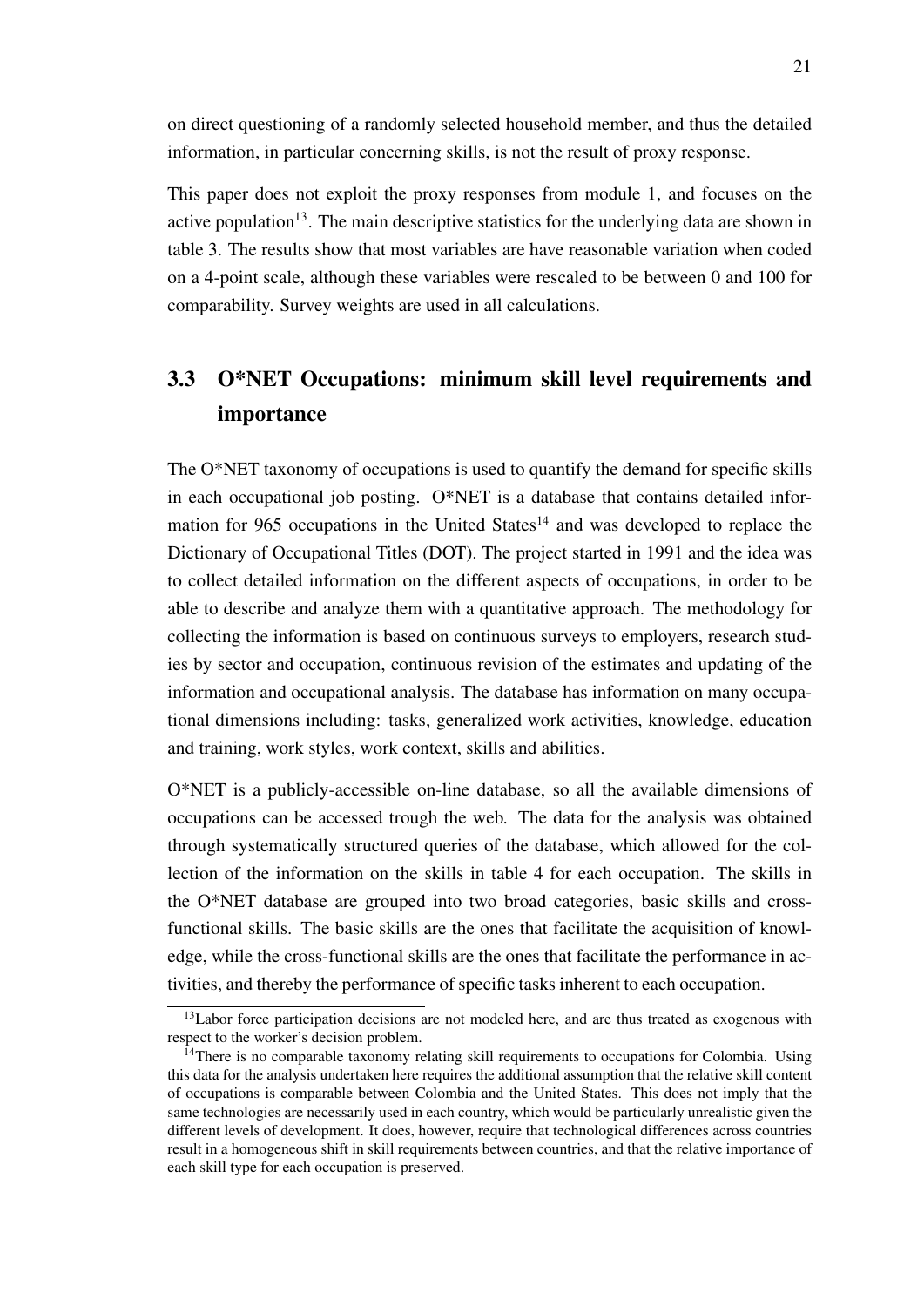| <b>Variable</b>            | <b>Mean</b> | Std. Dev.         | Min              | <b>Max</b>     |
|----------------------------|-------------|-------------------|------------------|----------------|
| Read                       | 1.889447    | 1.005517          | $\overline{0}$   | 3              |
| Write                      | 1.223411    | 0.838479          | $\overline{0}$   | 3              |
| Numeric                    | 1.779516    | 0.830061          | $\overline{0}$   | 3              |
| Interpersonal              | 2.05339     | 1.174125          | $\overline{0}$   | 3              |
| Presentation               | 0.233002    | 0.422858          | $\overline{0}$   | $\mathbf{1}$   |
| Supervise                  | 0.338616    | 0.473367          | $\overline{0}$   | $\mathbf{1}$   |
| Computer                   | 1.340207    | 1.354008          | $\overline{0}$   | 3              |
| Computer type              | 0.559322    | 0.850601          | $\overline{0}$   | $\overline{2}$ |
| Drive                      | 0.106101    | 0.308051          | $\overline{0}$   | $\mathbf{1}$   |
| Repair                     | 0.053435    | 0.224959          | $\overline{0}$   | $\mathbf{1}$   |
| Operate                    | 0.100263    | 0.300431          | $\overline{0}$   | $\mathbf{1}$   |
| Think                      | 1.289892    | 1.176287          | $\overline{0}$   | 3              |
| Learn                      | 1.820946    | 1.207189          | $\overline{0}$   | 3              |
| <b>Cognitive Challenge</b> | 1.557281    | 0.940956          | $\overline{0}$   | 3              |
| Autonomy                   | 2.015327    | 0.86067           | $\overline{0}$   | 3              |
| Physical                   | 1.901545    | 1.013278          | $\overline{0}$   | 3              |
| Extroversion               | 3.047863    | 0.640609          | $\mathbf{1}$     | $\overline{4}$ |
| Conscientiousness          | 3.326227    | 0.498628          | 1.666667         | 4              |
| Openness                   | 3.238473    | 0.513277          | $\mathbf{1}$     | $\overline{4}$ |
| <b>Emotional Stability</b> | 2.543818    | 0.726405          | 1                | $\overline{4}$ |
| Agreeableness              | 3.176563    | 0.554637          | 1.333333         | $\overline{4}$ |
| Grit                       | 2.990806    | 0.613184          | $\mathbf{1}$     | 4              |
| Decision making            | 3.118844    | 0.599811          | 1.25             | 4              |
| Hostile bias               |             | 1.710988 0.603815 | $\mathbf{1}$     | 4              |
| <b>Risk</b>                | 1.640442    | 1.080305          | $\mathbf{1}$     | $\overline{4}$ |
| Discount                   |             |                   |                  |                |
| Gender                     | 0.543931    | 0.498192          | $\boldsymbol{0}$ | $\mathbf{1}$   |
| Age                        | 34.96111    | 13.16419          | 15               | 64             |

<span id="page-22-0"></span>Table 3: Descriptive Statistics for skills of STEP survey - Active Population

Source: WB STEP Survey Colombia 2012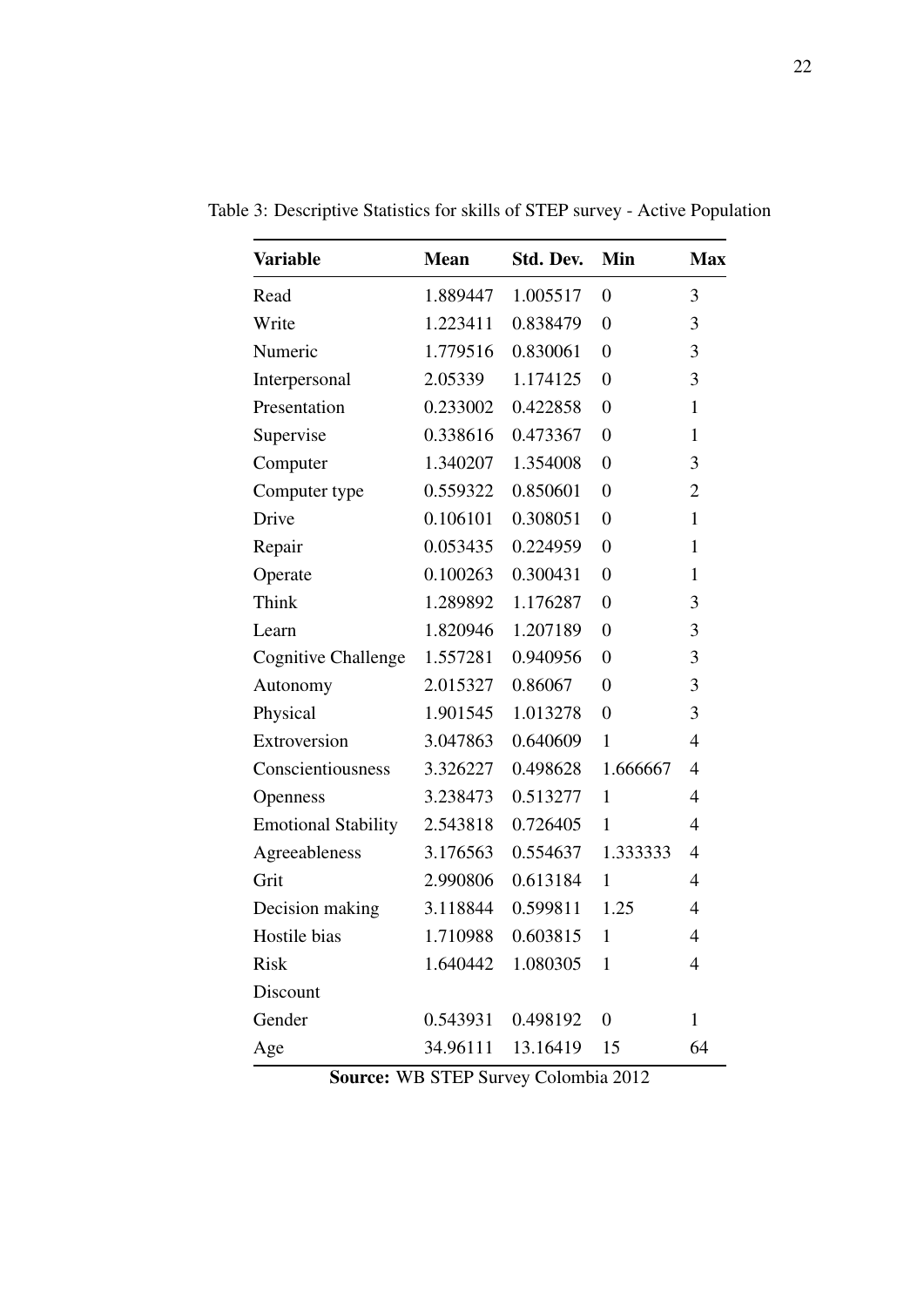The O\*NET skill content of the broad categories is divided in 35 skills. The basic skills are subdivided in content skills (reading comprehension, active listening, writing, speaking, mathematics and science) and process skills (critical thinking, active learning, learning strategies, monitoring). The cross-functional skills are subdivided in social skills (social perceptiveness, coordination, persuasion, instructing, service orientation), complex problem solving, technical skills (operation analysis, technology design, equipment selection, installation, programming, operations monitoring, operations and control, equipment maintenance, troubleshooting, repairing, quality control), system skills (judgment and decision making, system analysis, system evaluation) and resource management skills (time management, management of financial resources, management of material resources, management of personnel resources).

The skill taxonomy of O\*NET presupposes that skills are the characteristics that an individual has to have in order to perform a task well, and thus the presence of a certain skill level in an individual can make him able to perform the different activities associated with a particular occupation. An important implication of this assumption is that employers value skills in the hiring decision: they do not decide solely on whether a worker can already perform a particular set of tasks, but rather whether the person possesses the skills needed to perform those tasks.

The O\*NET occupations were aggregated to the 6-digit level, in order to match the vacancy data. The values of each different occupation at the 8-digit level were averaged, reducing the dimension to 770 titles. The O\*NET database characterizes skill requirements along two dimensions: the level, referring to the minimum amount of the skill level required by the employer to perform the tasks associated with a specific occupation, and the importance, referring to the relative mix of skills needed in order to perform an occupation well. The analysis undertaken here only uses 29 of the 35 listed skills, since these were the only skills present in both the STEP survey and the O\*NET taxonomy<sup>[15](#page-0-0)</sup>.

### 4 Results

Numerical resolution of the equilibrium for the model was attained after 120 iterations (see figure [4\)](#page-26-0) Table [5](#page-27-0) summarizes the results in terms of the average skill index value of individuals and of the average productivity of workers in occupations. Clearly, the model generates an equilibrium allocation of workers to jobs that, although individually optimal at the point in time the match occurs, id socially inefficient. Workers whose av-

<sup>&</sup>lt;sup>15</sup>The unused skills were related to resource management, a skill type not quantified by the STEP survey.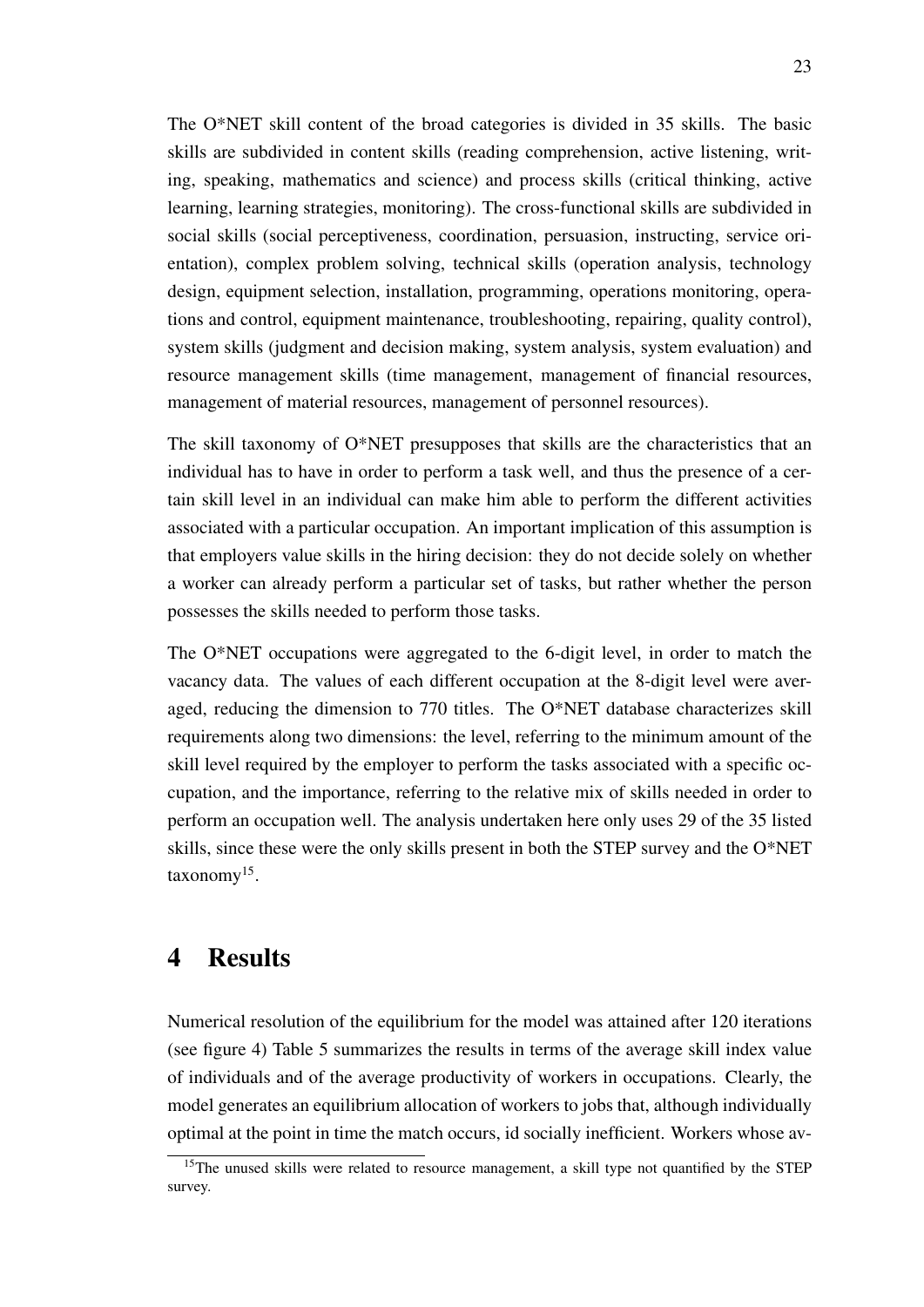<span id="page-24-0"></span>

| <b>Variable</b>              |            | <b>Mean</b> | Std. Dev.  | Min              | <b>Max</b> |
|------------------------------|------------|-------------|------------|------------------|------------|
| <b>Active Learning</b>       | Importance | 50.83777    | 12.53559   | 19               | 78         |
|                              | Level      | 44.0941     | 11.09776   | 16               | 80         |
| <b>Active Listening</b>      | Importance | 64.34634    | 11.05332   | 35               | 97         |
|                              | Level      | 49.09316    | 9.422747   | 29               | 84         |
| <b>Critical Thinking</b>     | Importance | 61.95727    | 10.81199   | 31               | 94         |
|                              | Level      | 49.8022     | 9.003765   | 29               | 80         |
| <b>Learning Strategies</b>   | Importance | 42.46033    | 14.45521   | 3                | 85         |
|                              | Level      | 39.17115    | 12.08091   | $\boldsymbol{0}$ | 77         |
| <b>Mathematics</b>           | Importance | 36.97865    | 14.25698   | $\boldsymbol{0}$ | 100        |
|                              | Level      | 34.6804     | 13.40057   | $\boldsymbol{0}$ | 87         |
| <b>Monitoring</b>            | Importance | 57.17222    | 8.987114   | 31               | 85         |
|                              | Level      | 47.40881    | 8.207129   | 27               | 70         |
| <b>Reading Comprehension</b> | Importance | 59.54293    | 13.79717   | 25               | 97         |
|                              | Level      | 50.38899    | 12.08755   | 20               | 86         |
| <b>Science</b>               | Importance | 23.13736    | 21.57817   | $\boldsymbol{0}$ | 91         |
|                              | Level      | 19.71977    | 19.99701   | $\overline{0}$   | 84         |
| <b>Speaking</b>              | Importance | 62.90062    | 12.26975   | 31               | 94         |
|                              | Level      | 47.85948    | 10.49566   | 25               | 77         |
| Writing                      | Importance | 52.37814    | 15.2853    | 10               | 97         |
|                              | Level      | 45.54867    | 12.31633   | 7                | 75         |
| Coordination                 | Importance | 53.01419    | 9.221817   | 25               | 81         |
|                              | Level      | 44.71346    | 7.161652   | 27               | 68         |
| <b>Instructing Others</b>    | Importance | 44.86891    | 15.03995   | $\overline{0}$   | 91         |
|                              | Level      | 40.71048    | 11.30251 0 |                  | 70         |
| <b>Negotiation</b>           | Importance | 40.20755    | 11.79493   | 13               | 91         |
|                              | Level      | 35.91504    | 9.609598   | 12               | 71         |
| <b>Persuasion</b>            | Importance | 43.46775    | 11.7508    | 16               | 81         |
|                              | Level      | 39.0232     | 9.774566   | 14               | 68         |
| <b>Service Orientation</b>   | Importance | 47.74338    | 13.21695   | $\boldsymbol{0}$ | 91         |
|                              | Level      | 40.089      | 9.048359   | $\overline{2}$   | 73         |

Table 4: Skill Requirements: Descriptive Statistics

Source: O\*NET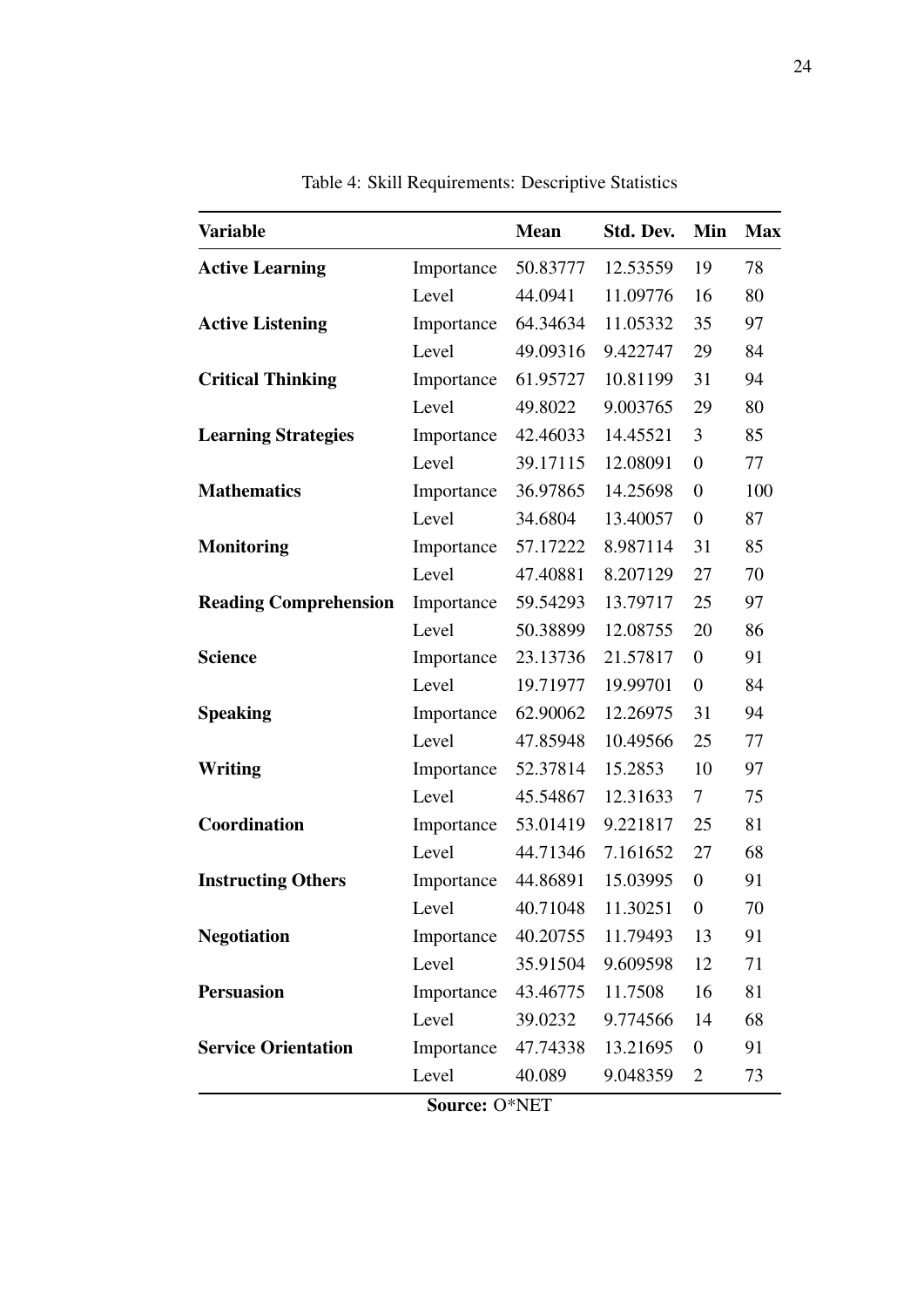Table [4](#page-24-0) (continued)

| <b>Variable</b>                  |            | <b>Mean</b> | Std. Dev. | Min              | <b>Max</b> |
|----------------------------------|------------|-------------|-----------|------------------|------------|
| <b>Social Perception</b>         | Importance | 54.30171    | 10.96683  | $\boldsymbol{0}$ | 94         |
|                                  | Level      | 43.31731    | 9.596944  | 5                | 84         |
| <b>Complex problem Solving</b>   | Importance | 53.91795    | 11.38924  | 22               | 81         |
|                                  | Level      | 43.72311    | 8.949525  | 21               | 73         |
| <b>Equipment Maintenance</b>     | Importance | 18.32409    | 21.64172  | $\boldsymbol{0}$ | 81         |
|                                  | Level      | 15.28671    | 18.32055  | $\boldsymbol{0}$ | 68         |
| <b>Equipment Selection</b>       | Importance | 18.45868    | 17.77134  | $\boldsymbol{0}$ | 75         |
|                                  | Level      | 14.67052    | 15.38731  | $\boldsymbol{0}$ | 57         |
| <b>Installation</b>              | Importance | 6.146651    | 12.17319  | $\boldsymbol{0}$ | 78         |
|                                  | Level      | 4.656793    | 10.86593  | $\boldsymbol{0}$ | 60         |
| <b>Operations and control</b>    | Importance | 30.94551    | 22.46198  | $\boldsymbol{0}$ | 97         |
|                                  | Level      | 25.40269    | 18.22881  | $\boldsymbol{0}$ | 80         |
| <b>Operations and monitoring</b> | Importance | 39.58697    | 19.1671   | $\boldsymbol{0}$ | 94         |
|                                  | Level      | 32.42439    | 14.51982  | $\boldsymbol{0}$ | 70         |
| <b>Operation Analysis</b>        | Importance | 27.12225    | 15.9832   | $\boldsymbol{0}$ | 75         |
|                                  | Level      | 24.67528    | 16.02521  | $\overline{0}$   | 73         |
| Programming                      | Importance | 12.34139    | 11.81543  | $\boldsymbol{0}$ | 88         |
|                                  | Level      | 9.484008    | 11.4184   | $\boldsymbol{0}$ | 68         |
| <b>Quality control</b>           | Importance | 35.28261    | 17.34819  | $\boldsymbol{0}$ | 78         |
|                                  | Level      | 30.56915    | 14.99334  | $\boldsymbol{0}$ | 57         |
| <b>Repairing</b>                 | Importance | 17.49324    | 21.80392  | $\boldsymbol{0}$ | 85         |
|                                  | Level      | 14.75675    | 18.47062  | $\overline{0}$   | 61         |
| <b>Tech Design</b>               | Importance | 15.93318    | 9.947358  | $\overline{0}$   | 60         |
|                                  | Level      | 12.72916    | 10.517    | $\boldsymbol{0}$ | 60         |
| Troubleshooting                  | Importance | 26.1647     | 19.6714   | $\overline{0}$   | 81         |
|                                  | Level      | 22.34657    | 16.78092  | $\boldsymbol{0}$ | 75         |
| <b>Judgment Decision Making</b>  | Importance | 55.50743    | 10.28359  | 25               | 85         |
|                                  | Level      | 44.5131     | 9.250787  | 23               | 71         |

Source: O\*NET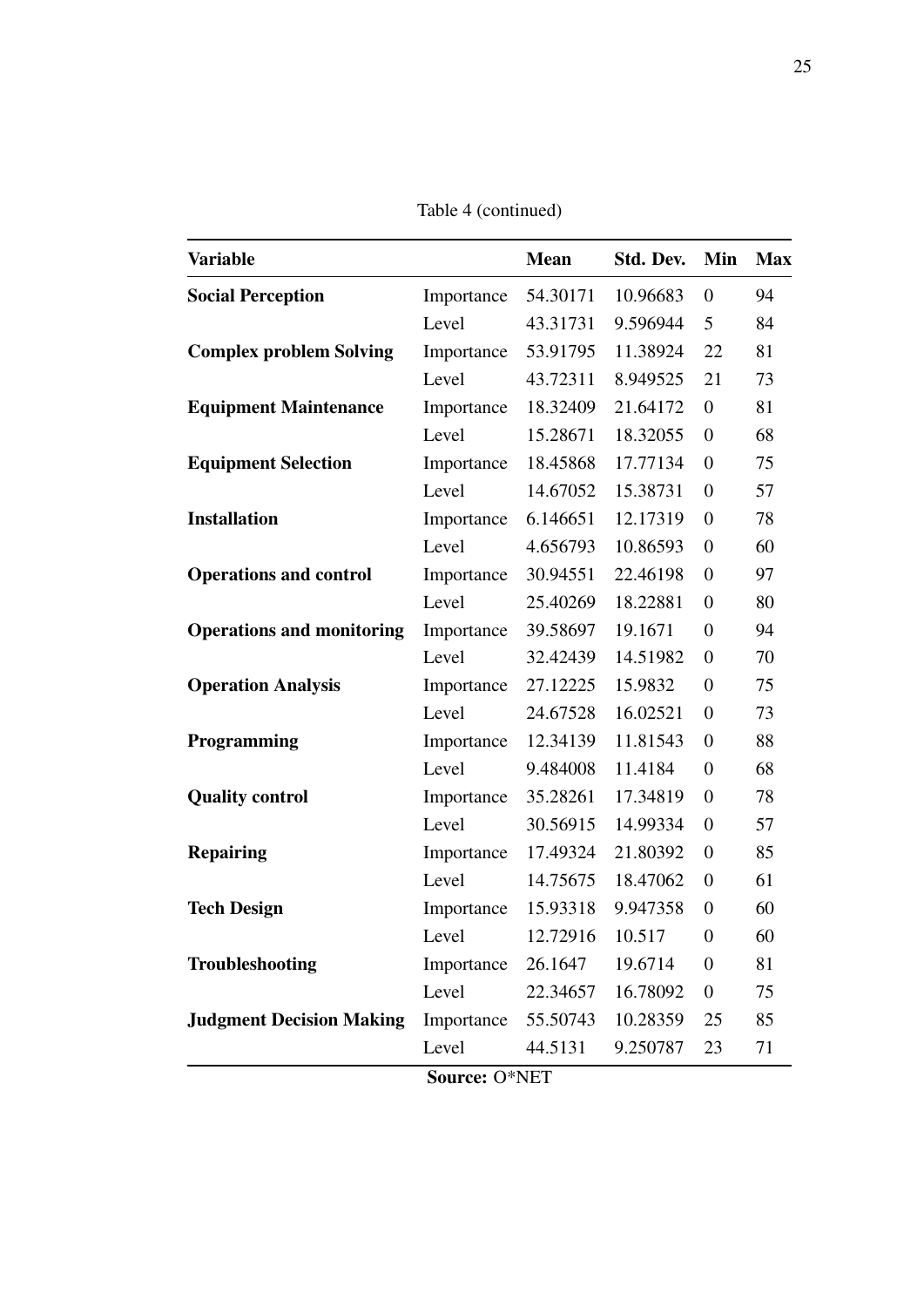erage skill level is high can be found allocated to jobs that only need a low level skills, while some high-skilled occupations undertake costly investment to increase the skills of their low-skilled recruits. The main reason for this result comes from the means by which workers calculate the subjective probability of obtaining a job. Although being more skilled than average increases the likelihood of hiring in any job and occupations with higher skill requirements pay more, it appears that the availability of vacancies is a more dominant factor in determining an individual's occupational choice. If the amount of vacancies for a particular occupation is really large in comparison to other occupations, the results suggest that the choice will be towards that occupation regardless of variation in wages or any job-specific productivity advantage an individual might have. In this data analyzed here, nearly the 10% of all vacancies are in retail or related occupations. The easy availability of such jobs make these occupations particularly appealing.

<span id="page-26-0"></span>



**Matching simulation - 120 iterations** 

Another interesting aspect of the model is its ability to produce a declining hazard in job finding rates (figure [5\)](#page-27-1). This effect is due in part to the fact that the most common vacancies are the ones to which there are more applications, leading many workers to match to jobs quite rapidly. Once those vacancies are filled, the opportunities for employment in the remaining occupations are more homogeneous, in which case wage variation and relative productivity advantages both have the potential to become more important. The fact that workers still find jobs at a relatively high rate from iterations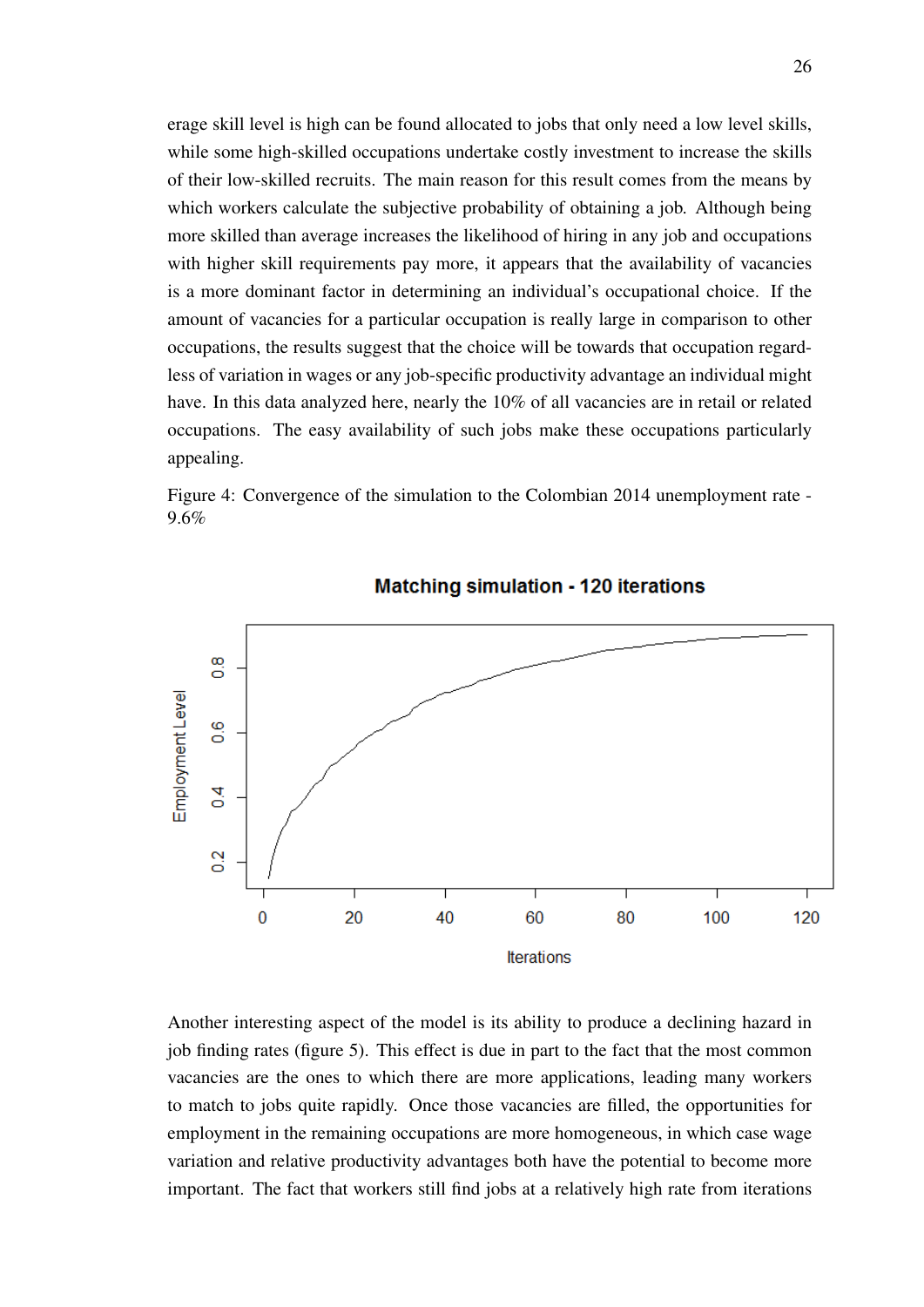<span id="page-27-0"></span>

|                  |                     | Baseline simulation | Training in the firm Technological change | Training for unemployed |
|------------------|---------------------|---------------------|-------------------------------------------|-------------------------|
| High Skill Job   | High skill worker   | 33.1                | 37.5                                      | 33                      |
|                  | Medium Skill worker | 54.4                | 13.7                                      | 45.7                    |
|                  | Low Skill Worker    | 12.5                | 48.8                                      | 21.3                    |
| Medium Skill Job | High skill worker   | 58.3                | 46.6                                      | 58.3                    |
|                  | Medium Skill worker | 35.5                | 43                                        | 29.4                    |
|                  | Low Skill Worker    | 6.2                 | 10.4                                      | 12.3                    |
| Low skill Job    | High skill worker   | 44.3                | 41.3                                      | 44.3                    |
|                  | Medium Skill worker | 30.1                | 29.7                                      | 29.1                    |
|                  | Low Skill Worker    | 25.6                | 29                                        | 26.6                    |

Table 5: Results for the base scenario and policy impact evaluation

10-30 may suggest that, once the easy-to-find jobs are gone, workers do sort to the types of jobs where they have a productivity advantage. As the number of simulations increases, however, wage variation becomes more important. The relatively high paying remaining jobs have few vacancies but will be oversubscribed, leading to even lower hazard rates into employment.

Figure 5: Variation of the hazard into employment rate

<span id="page-27-1"></span>

#### **Hazard rate for 120 iterations**

Analyzing the actual matching process, the most skilled individuals have the shorted unemployment spells, while low skilled workers have the longest spells. High skilled workers apply to, and are matched with, the very common medium and low skilled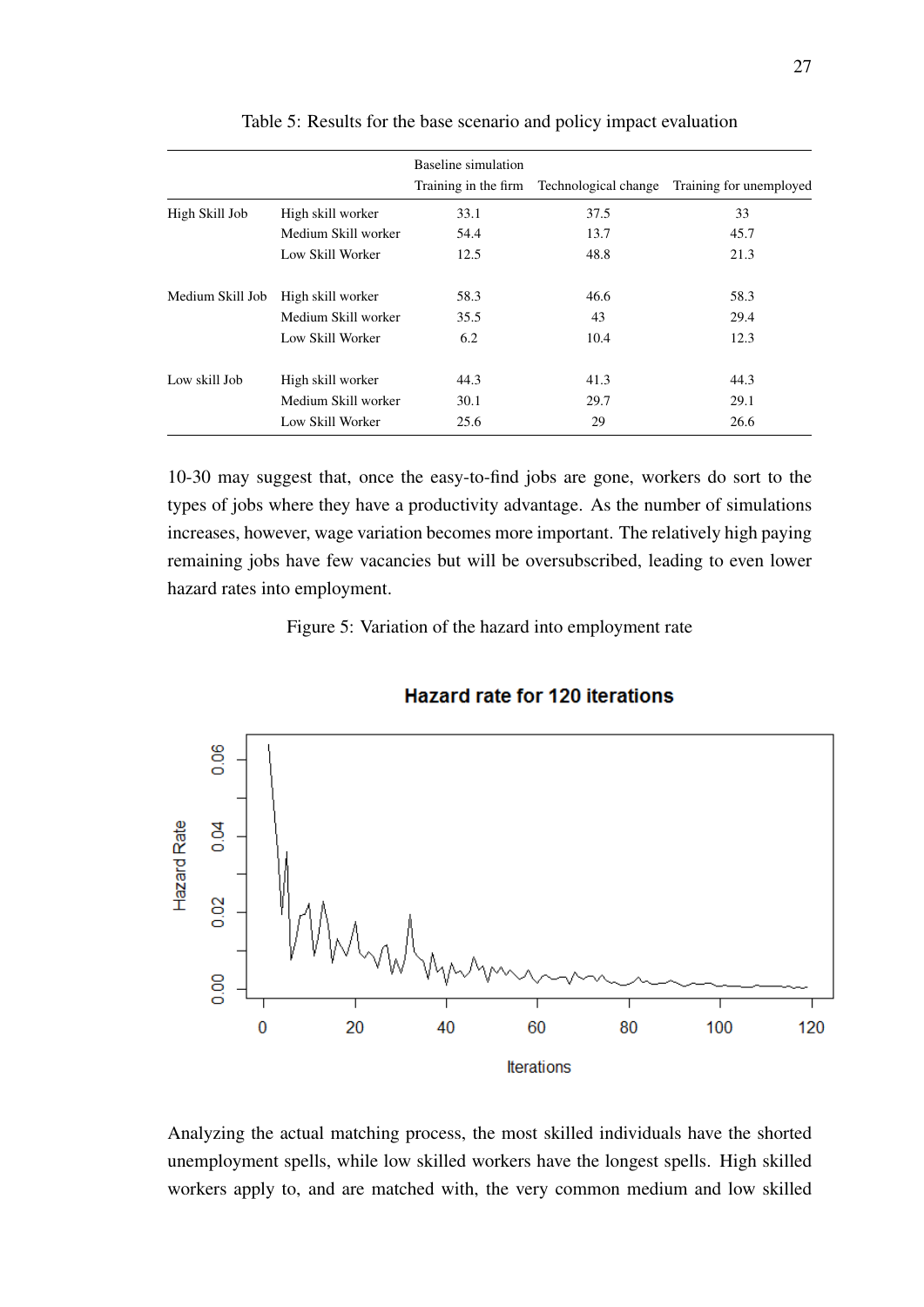vacancies first. Medium and low skilled individuals match in the middle and latter iterations of the game, once the competition from high-skilled workers clears out. This is a direct implication of job seekers behaving non-strategically. If high skilled workers considered that they would beat all other workers whose skill sets are less well adapted for the high productivity jobs, then they would not apply for the medium skilled jobs. Likewise, medium skilled workers would see the competition from high skilled workers evaporate for medium productivity jobs, and would thus apply there, leaving the low productivity jobs to the low skilled workers.

Among the two policy evaluated, the technological change counterfactual does a better job at reducing the allocative inefficiency of the labor market. This is mainly because the effect opens up the more common occupation to a larger set of individuals, making the more skilled individuals compete along dimensions other than skills for the medium productivity jobs. As they lose out on these jobs they are more likely to apply for higher skill jobs, for which they have a comparative advantage. This suggests that although technological change can improve the efficiency of the allocation, it does so at the expense of longer unemployment spells for high skilled workers.

The second policy simulation is less effective at inducing reallocation, since the high skilled workers already have enough skills to meet the criteria for high-productivity jobs, while training allows low skilled workers to be competitive for the better-paid high productivity jobs that were previously inaccessible. This highlights the role of dispersion in skills for the matching process. When the lower tail of the distribution shifts upward, workers become more similar and it becomes less likely that workers endogenously match in an assortative manner with firms. However, although sorting is less present, total output increases as less output is wasted in training underqualified individuals to reach a skill level sufficient to perform higher productivity jobs well.

### 5 Conclusion

This paper has presented a model in which skills are multidimensional and skills mismatch occurs as a result of optimizing behaviors of workers and firms. Workers apply for jobs in a way that maximizes their subjective expected utility, although they behave in a naive manner by not taking into account the strategic job application decisions of their competitors. Firms post wages for a given number of vacancies and select among applicants based (initially) on the appropriateness of their skill sets for the job on offer in a manner that maximizes profits. Numerically solving for the equilibrium allocation shows that although each agent behaves optimally, the socially optimal allocation of workers to jobs is not reached, primarily due to the naive behavior of workers. This re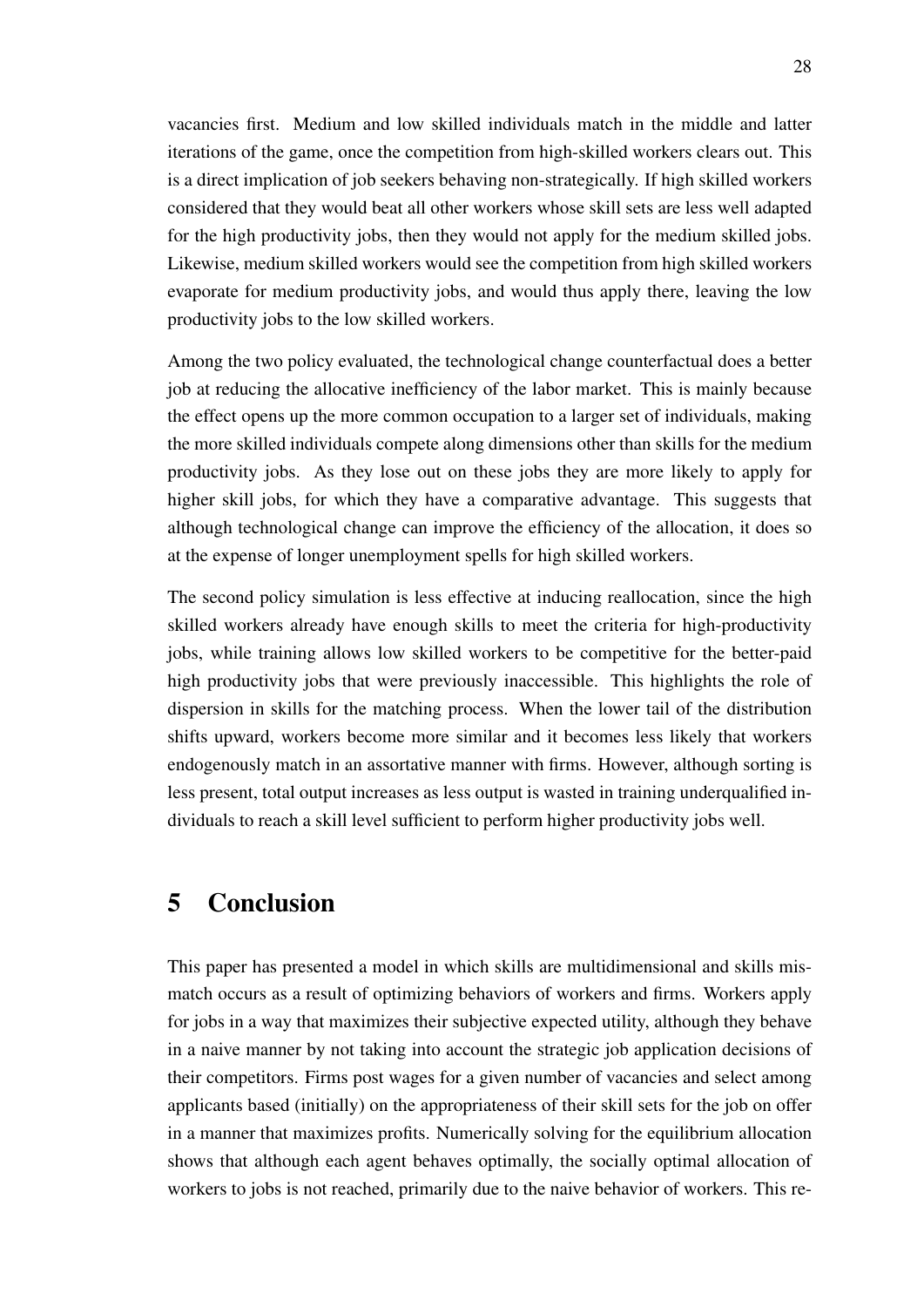sult helps explain why job search assistance is among the most effective type of active labor market program, as it allow workers to better assess their chances of finding a job and to better target vacancies for job applications.

Although the model studied here relies on limited rationality and relatively straightforward behavior on behalf of all labor market participants, it does a reasonably good job of reproducing certain stylized facts (higher wages for more skill-intensive occupations, decreasing hazard rates into employment, longer unemployment durations for less skilled workers). Moreover, the model specification makes implementation of skillsbased policy simulations straightforward. The main drawback of the model, however, is the lack of an analytical solution to the equilibrium allocation of workers to firms. Introducing fully rational agents could also extend the model, although it is less clear whether such an extension would render the model more realistic. On the data side, estimating the model for Colombia has some major advantages (availability of data), but also so disadvantages (coverage of job offers). Nevertheless, this paper has shown that one can gain interesting insights into labor market behavior and outcomes even when introducing the complexity of multidimensional skills, and many extensions of the model can be envisioned to both make it more realistic and more easy to solve analytically.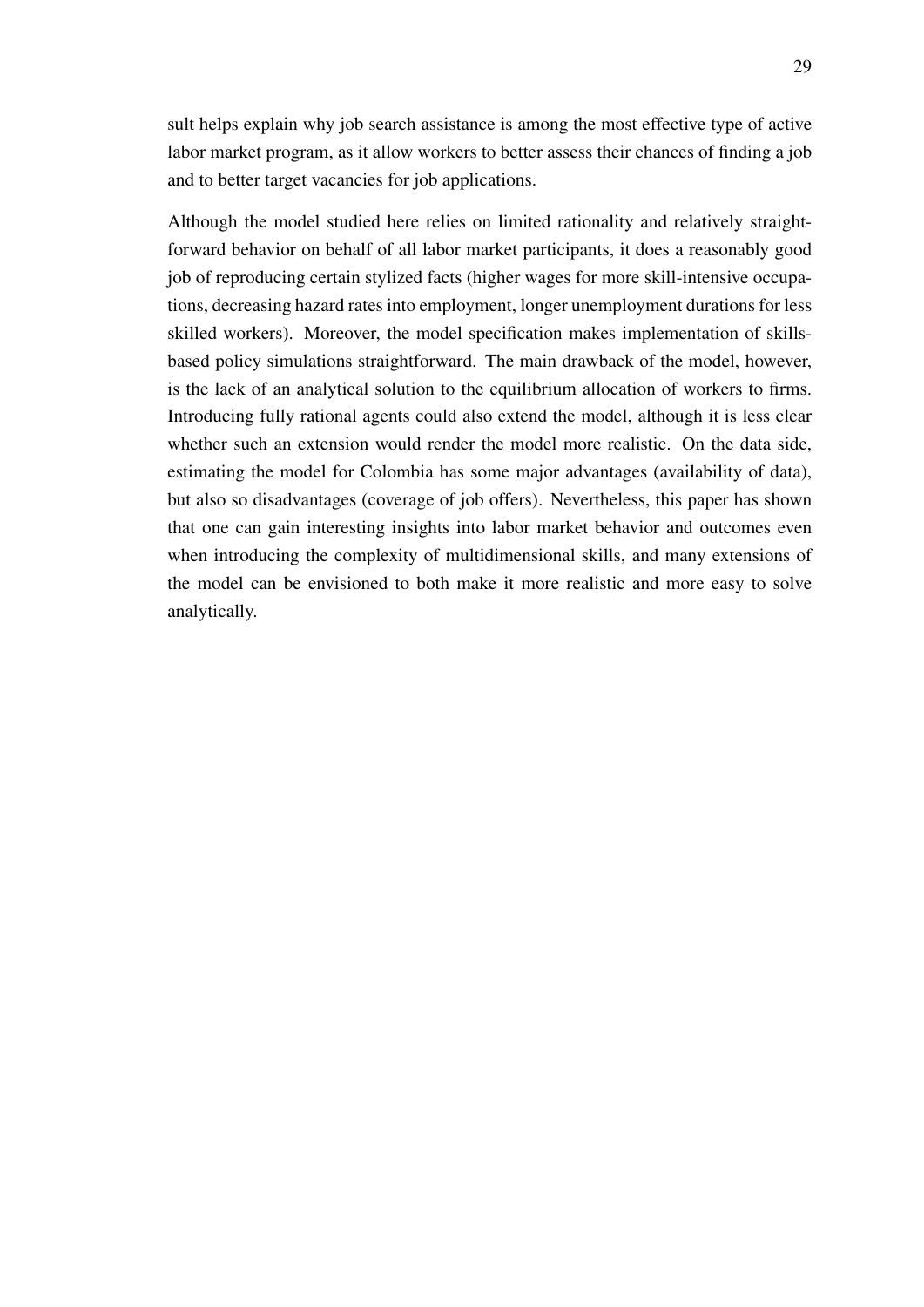### References

- <span id="page-30-5"></span>Albrecht, James, Lucas Navarro, and Susan Vroman, "The Effects of Labour Market Policies in an Economy with an Informal Sector," *Economic Journal*, 07 2009, *119* (539), 1105–1129.
- <span id="page-30-3"></span>Almeida, Rita, Jere Behrman, and David Robalino, eds, *The Right Skills for the Job? Rethinking Training Policies for Workers*, Washington, DC: The World Bank, 2012.
- <span id="page-30-7"></span>Becker, Gary S., "Investment in Human Capital: A Theoretical Analysis," *Journal of Political Economy*, 1962, *70*, 9.
- <span id="page-30-2"></span>Card, David, Jochen Kluve, and Andrea Weber, "Active Labour Market Policy Evaluations: A Meta-Analysis," *Economic Journal*, November 2010, *120* (548), F452– F477.
- <span id="page-30-1"></span>Dupuy, Arnaud and Alfred Galichon, "Personality Traits and the Marriage Market," *Journal of Political Economy*, 2014, *122* (6), 1271 – 1319.
- <span id="page-30-10"></span>Felstead, Alan, Duncan Gallie, Francis Green, and Ying Zhou, "Skills at Work, 1986 to 2006," 2007.
- <span id="page-30-11"></span>Heckman, James J., Jora Stixrud, and Sergio Urzua, "The Effects of Cognitive and Noncognitive Abilities on Labor Market Outcomes and Social Behavior," *Journal of Labor Economics*, July 2006, *24* (3), 411–482.
- <span id="page-30-12"></span>John, Oliver P and Sanjay Srivastava, "The Big Five trait taxonomy: History, measurement, and theoretical perspectives," *Handbook of personality: Theory and research*, 1999, *2* (1999), 102–138.
- <span id="page-30-0"></span>Lazear, Edward P., "Firm-Specific Human Capital: A Skill-Weights Approach," *Journal of Political Economy*, October 2009, *117* (5), 914–940.
- <span id="page-30-6"></span>Margolis, David, Lucas Navarro, and David A Robalino, *Unemployment Insurance, Job Search, and Informal Employment*, June, 2012.
- <span id="page-30-9"></span>Margolis, David N. and Véronique Simonnet, "Technical/professional versus general education, labor market networks and labor market outcomes," *International Journal of Manpower*, August 2002, *23* (5), 471 – 492.
- <span id="page-30-8"></span>Miller, Robert A, "Job Matching and Occupational Choice," Technical Report 6 December 1984.
- <span id="page-30-4"></span>Moen, Espen R, "Competitive search equilibrium," *Journal of Political Economy*, 1997, *105* (2), 385–411.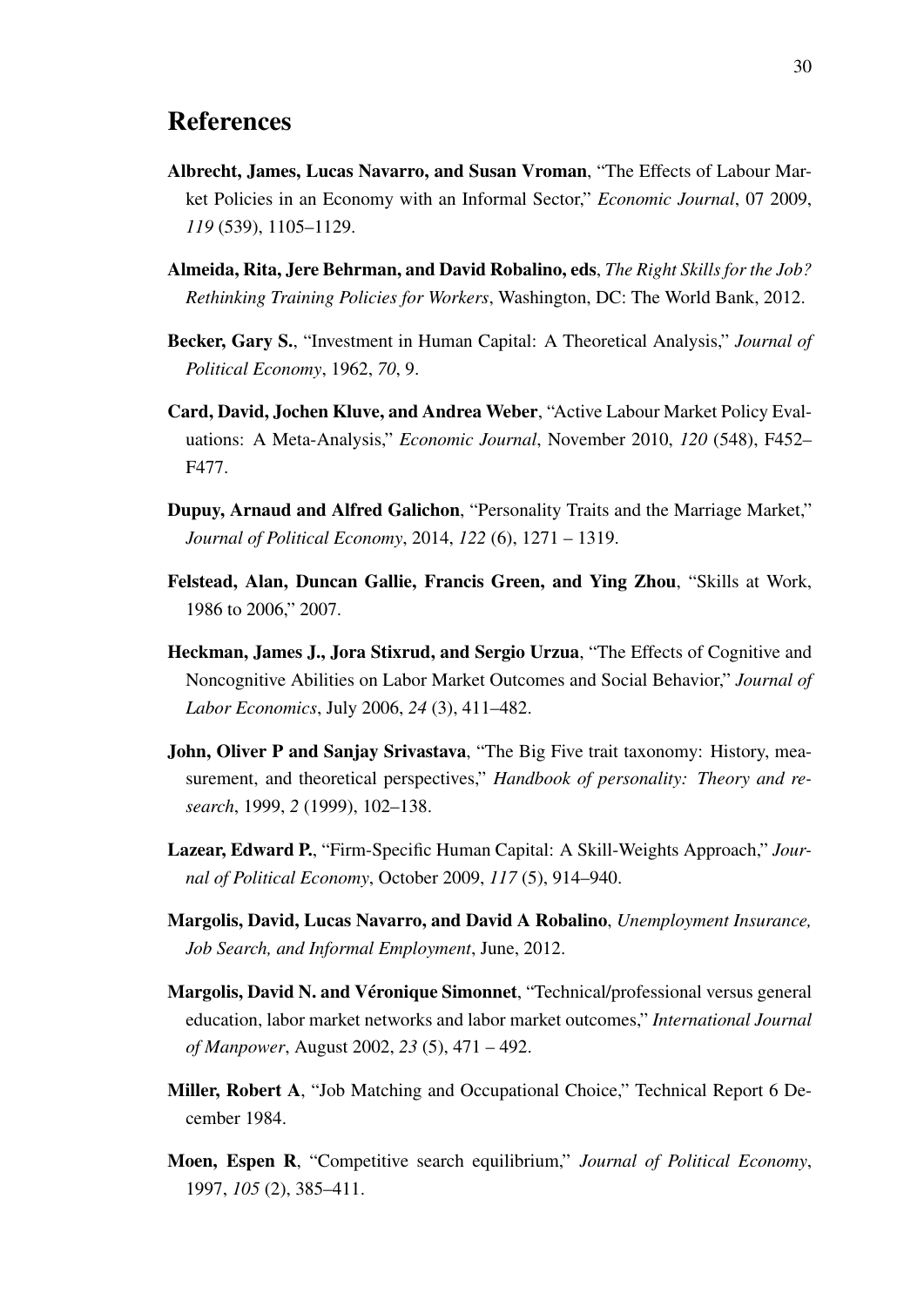- <span id="page-31-3"></span>Montgomery, James D, "Social Networks and Labor-Market Outcomes: Toward an Economic Analysis," *American Economic Review*, December 1991, *81* (5), 1407–18.
- <span id="page-31-0"></span>Mortensen, Dale T and Christopher A Pissarides, "Job Creation and Job Destruction in the Theory of Unemployment," *Review of Economic Studies*, July 1994, *61* (3), 397–415.
- <span id="page-31-4"></span>Mortensen, Dale T. and Tara Vishwanath, "Personal contacts and earnings : It is who you know!," *Labour Economics*, March 1994, *1* (2), 187–201.
- <span id="page-31-5"></span>Perry, Guillermo, William Maloney, Omar Arias, Pablo Fajnzylber, Andrew Mason, and Jaime Saavedra-Chanduvi, *Informality: Exit and Exclusion*, Washington, DC: The World Bank, 2007.
- <span id="page-31-2"></span>Stops, Michael, "Job matching across occupational labour markets," *Oxford Economic Papers*, 2014, p. gpu018.
- <span id="page-31-1"></span>and Thomas Mazzoni, "Matchingprozesse auf beruflichen Teilarbeitsmärkten/Job Matching on Occupational Labour Markets," *Jahrbücher für Nationalökonomie und Statistik*, 2010, pp. 287–312.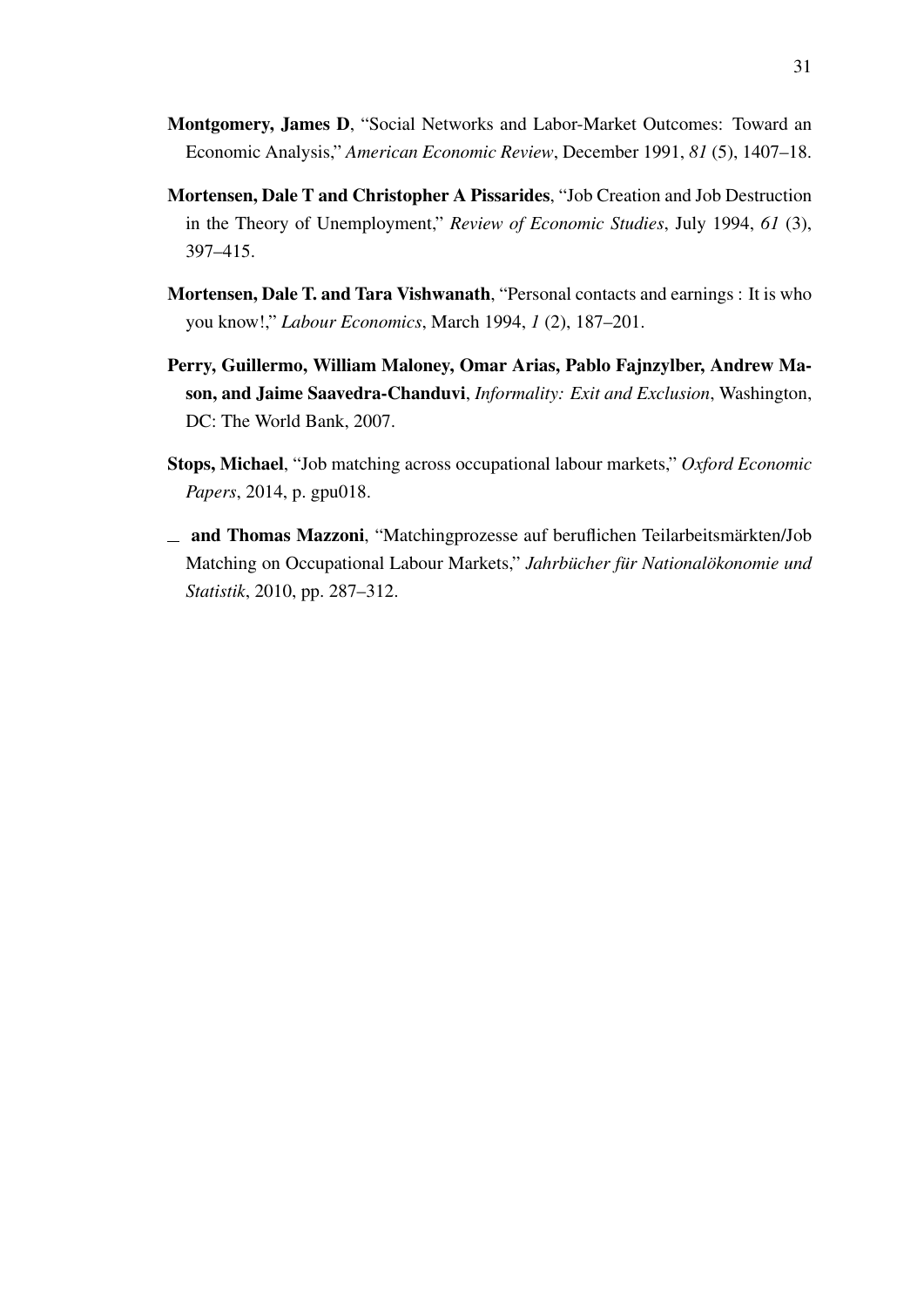## <span id="page-32-0"></span>A Tables and figures

| Gender              | $v_{\ell}$ |
|---------------------|------------|
| <b>Female</b>       | 3.46%      |
| <b>Both Genders</b> | 6.53%      |
| Male                | 8.83%      |
| Does not specify    | 81.18%     |

Table A.1: Gender Preferences by Colombian Firms

| <b>Experience required</b> | $\%$     |
|----------------------------|----------|
| Less than a year           | 48.34%   |
| At least 1 year            | 37.23%   |
| At least 2 year            | 7.94%    |
| At least 3 year            | 2.49     |
| At least 4 year            | $60.0\%$ |
| At least 5 year            | 135.0%   |
| At least 6 year            | 166.0%   |
| At least 7 year            | $10.0\%$ |
| At least 8 year            | $9.0\%$  |
| At least 9 year            | 1.0%     |
| At least 10 year           | 16.0%    |
| More than ten years        | $3.0\%$  |
|                            |          |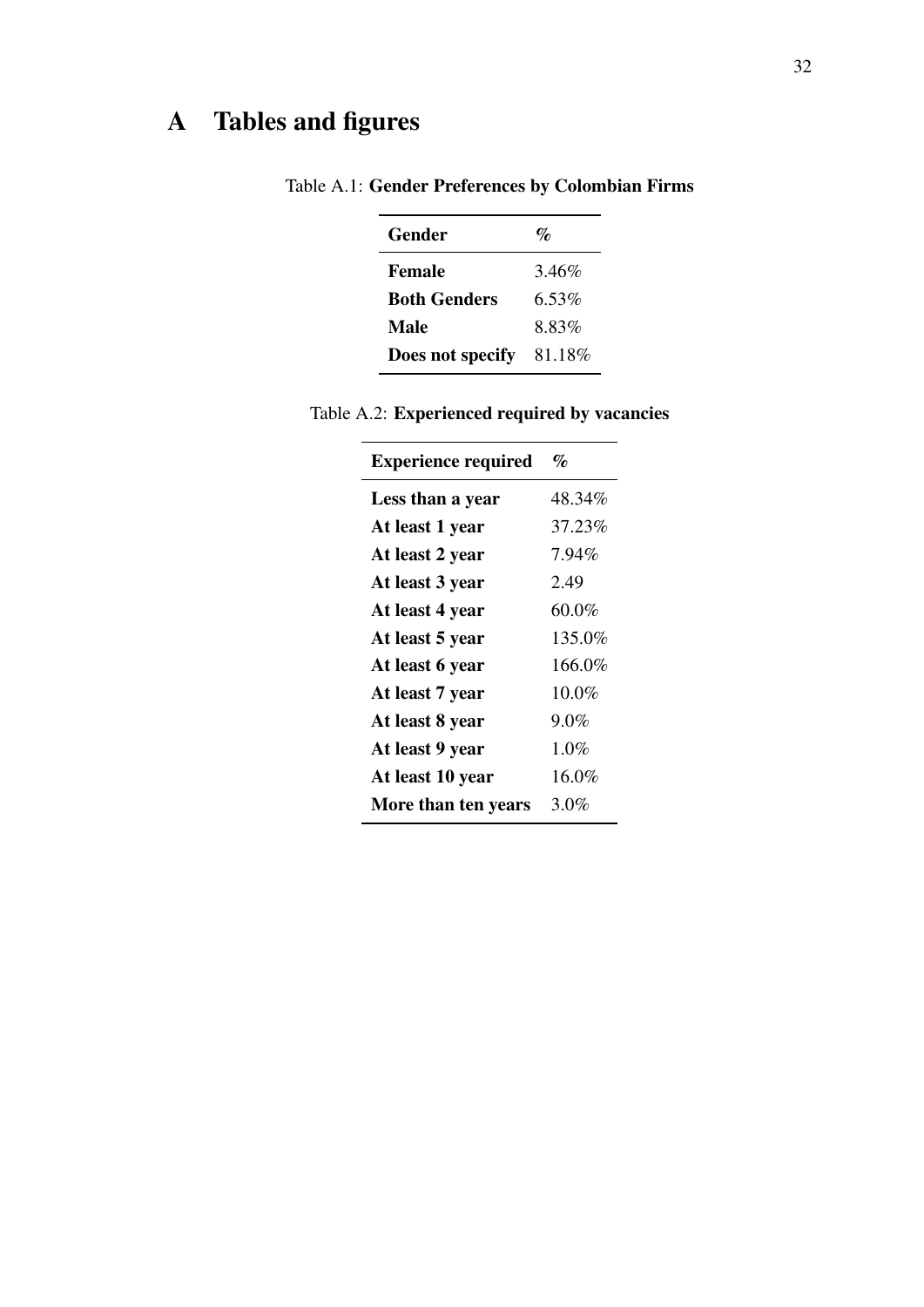<span id="page-33-0"></span>

| Wages Offered           |         |         |         |         |         | None Elementary Mid school High-school Vocational Education Advanced Vocational education Bachelor Specialization Advanced Master |                      |          |                              | PhD                            |
|-------------------------|---------|---------|---------|---------|---------|-----------------------------------------------------------------------------------------------------------------------------------|----------------------|----------|------------------------------|--------------------------------|
| less than \$550.000     | $0.0\%$ | $0.9\%$ | 3.3%    | 2.5%    | 2.4%    | 1.9%                                                                                                                              | $0.9\%$              | 0.4%     | $0.2\%$                      | $0.0\%$                        |
| 550.001-1.000.000       | 89.9%   | 80.2%   | 84.0%   | 83.1%   | 69.6%   | $51.0\%$ $26.8\%$                                                                                                                 | $32.0\%$             | 2.6%     | 9.4%<br>8.0%                 | 1.3%                           |
| $000.0001 - 1.500.000$  | 9.2%    | 16.0%   | 6.6%    | 12.0%   | 20.2%   |                                                                                                                                   | 29.3%                | 4.3%     |                              | $1.2\%$                        |
| $1.500.001 - 2.000.000$ | $0.0\%$ | 2.9%    | 2.7%    | 1.7%    | 4.5%    | 5.2%                                                                                                                              | 15.0%                | $14.0\%$ | 9.9%                         | 1.4%                           |
| $2.000.001 - 2.500.000$ | $0.0\%$ | 0.0%    | 0.7%    | 0.2%    | 1.5%    | $2.0\%$<br>$0.9\%$<br>$0.4\%$                                                                                                     | 7.9%                 | $21.8\%$ | 13.3%                        |                                |
| $2.500.001 - 3.000.000$ | $0.0\%$ | $0.0\%$ | 0.0%    | 0.2%    | $1.0\%$ |                                                                                                                                   | $4.4\%$              | 13.4%    | $20.3\%$                     |                                |
| $3.000.001 - 3.500.000$ | $0.0\%$ | 0.0%    | $0.0\%$ | 0.2%    | $0.3\%$ |                                                                                                                                   | $4.2\%$              | 8.7%     | 10.2%                        | $2.8%$<br>5.6%<br>5.8%<br>4.2% |
| $3.500.001 - 4.000.000$ | $0.0\%$ | 0.0%    | $0.0\%$ | $0.0\%$ | $0.3\%$ |                                                                                                                                   |                      | 11.4%    |                              |                                |
| $4.500.001 - 5.500.000$ | $0.0\%$ | 0.0%    | 2.2%    | $0.0\%$ | $0.1\%$ | $3.3\%$<br>$3.2\%$<br>$3.1\%$                                                                                                     | 2.9%<br>0.9%<br>0.4% | 9.4%     | 8.5%<br>4.4%<br>4.4%<br>6.8% |                                |
| $5.500.001 - 6.000.000$ | $0.0\%$ | $0.0\%$ | 0.5%    | $0.0\%$ | $0.0\%$ |                                                                                                                                   |                      | 4.7%     |                              | 38.0%                          |
| $6.000.001 - 8.000.000$ | $0.0\%$ | $0.0\%$ | $0.0\%$ | $0.0\%$ | $0.1\%$ | $0.1%$<br>$0.1%$                                                                                                                  | 0.7%                 | $5.2\%$  |                              | 4.2%                           |
| \$8.000.001 and more    | 0.9%    | $0.0\%$ | $0.0\%$ | $0.0\%$ | $0.1\%$ |                                                                                                                                   | $0.4\%$              | 4.2%     |                              | 22.5%                          |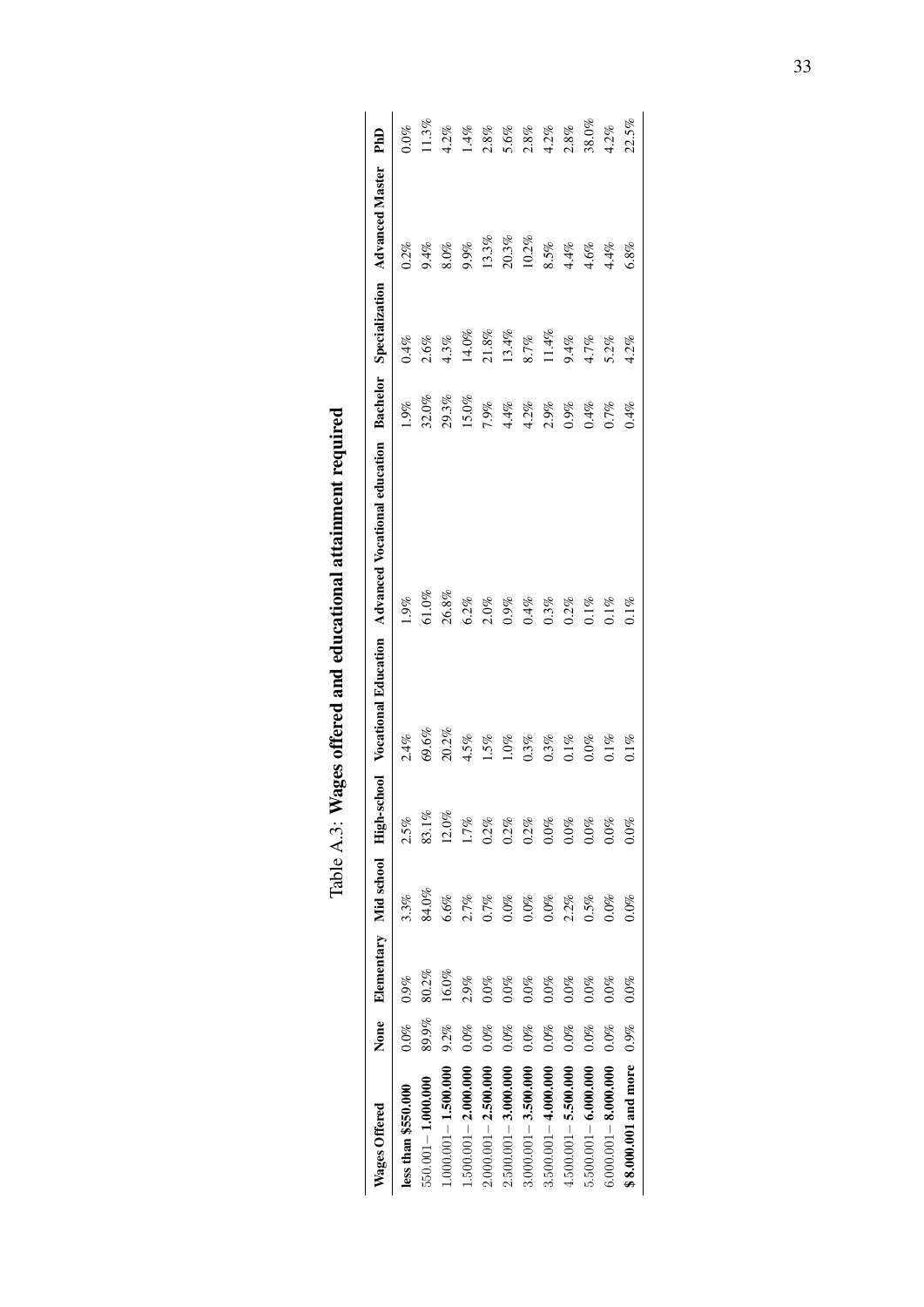|        | Vages                        | Less than 1 year of experience At least 1 year of experience At least 2 years of experience At least 4 years of experience 5 years of experience or more |         |                                                      |         |                    |                    |
|--------|------------------------------|----------------------------------------------------------------------------------------------------------------------------------------------------------|---------|------------------------------------------------------|---------|--------------------|--------------------|
|        | Less than \$550.000          | $1.5\%$                                                                                                                                                  | 0.5%    | $0.0\%$                                              | $0.0\%$ | $0.0\%$            | $0\%$              |
|        | $550.001 - 1.000.000$        | 38.6%                                                                                                                                                    | 25.7%   | $2.4\%$<br>1.9%                                      | 0.4%    | $0.1\%$<br>$0.1\%$ | 1.9%               |
|        | $1.000.001 - 1.500.000$      | 7.7%                                                                                                                                                     | 7.4%    |                                                      | $0.5\%$ |                    | 0.3%               |
|        | $1.500.001 - 2.000.000$ 1.3% |                                                                                                                                                          | 2.2%    | $1.1\%$                                              | 0.4%    | $0.1\%$            | $0.1\%$            |
|        | $2.000.001 - 2.500.000 0.4%$ |                                                                                                                                                          | 0.7%    | 0.7%                                                 | 0.4%    | $0.1\%$            | $0.1\%$            |
| [htbp] | $2.500.001 - 3.000.000$      | 0.2%                                                                                                                                                     | 0.4%    | $0.4\%$<br>$0.2\%$                                   | $0.2\%$ | $0.0\%$            | $0.1\%$<br>$0.1\%$ |
|        | $3.000.001 - 3.500.000$      | $0.1\%$                                                                                                                                                  | $0.5\%$ |                                                      | $0.1\%$ | $0.1\%$            |                    |
|        | $3.500.001 - 4.000.000$      | $0.0\%$                                                                                                                                                  | 0.2%    | $\begin{array}{c} 0.1\% \ 0.0\% \ 0.0\% \end{array}$ | $0.1\%$ | $0.1\%$            | $0.1\%$<br>$0.1\%$ |
|        | $4.500.001 - 5.500.000$      | $0.0\%$                                                                                                                                                  | $0.1\%$ |                                                      | $0.0\%$ | $0.0\%$            |                    |
|        | $5.500.001 - 6.000.000$      | $0.0\%$                                                                                                                                                  | $0.0\%$ |                                                      | $0.0\%$ | $0.0\%$            | $0.0\%$            |
|        | 6.000.001 - 8.000.000 0.0%   |                                                                                                                                                          | $0.0\%$ | $0.0\%$                                              | $0.0\%$ | $0.0\%$            | $0.1\%$            |
|        | \$8.000.001 and more         | $0.0\%$                                                                                                                                                  | $0.0\%$ | $0.0\%$                                              | $0.0\%$ | $0.0\%$            | 0.1%               |

| t                                |
|----------------------------------|
| <b>THIRD CAR COMPANY CONTROL</b> |
| ĺ<br>ļ<br>j                      |
| d<br>.<br>ו<br>ו<br>l            |
| י<br>י<br>န့်<br>١               |
| י ה ה ה ה - י<br>)<br>i          |
| ı<br>ĺ                           |